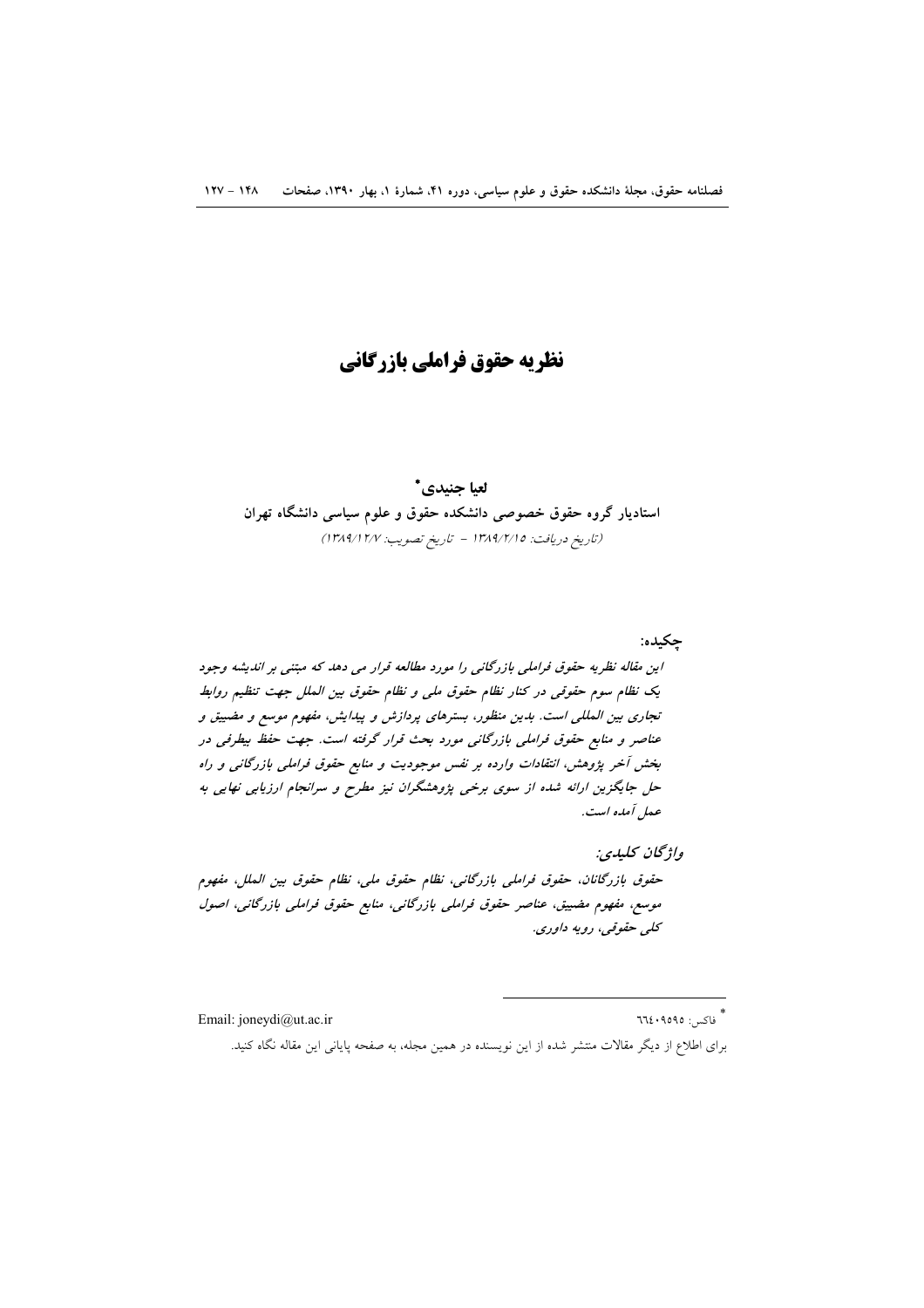#### ۱– مقدمه: بستر های پر دازش و پیدایش نظر به

یکی از شاخص ترین ویژگیهای حقوق بازرگانی بین|لمللی در عصر حاضر، گرایش به غیر محلی کردن یا غیر ملی کردن آن از لحاظ ماهوی است. این جریان فکری از دهه ۱۹٤۰ با بحث های مربوط به وجود حقوق فراملی بازرگانی آغاز شده است (Goldman,1983, p.379). اینک روند رو به رشد اعمال حقوق فراملی نسبت به روابط تجار بین|لمللی و ماهیت دعاوی تجاری بینالمللی– به ویژه آنها که در مراجع داوری بینالمللی طرح شدهاند– روشن ترین بازتاب این گرایش است. نظریه حقوق فراملی بازرگانی بر این پیش فرض استوار است که در كنار دو نظام حقوق ملي و حقوق بين|لملل، يك نظام سوم حقوقي به نام نظام حقوق فراملي بازرگانی در حوزه تجارت بین|لملل کار گزار است(Houtte, 2002, p. 24 et seq) که بر خلاف دو نظام دیگر نیروی الزام اَور خود را از قوای حاکم و اراده دولتها در سطح ملی یا بین|لمللی به عاریت نمیگیرد؛ بلکه به صورت خود جوش به وجود آمده و مورد عمل است. شاید در مقام بیان بسترها و به عبارت صحیح تر بسترسازیهای مورد نیاز جهت پردازش، تکامل و اعمال (اعطای جنبه کار بردی به) نظریه بتوان به تلاشهای زیر اشاره کرد:

#### ١–١. - بينالمللي سازي قراردادها

طرفداران نظریه حقوق فراملی بازرگانی بر این اعتقادند که قراردادهای تجاری دارای عنصر خارجي واجد ماهيت بين|لمللي يا غيرملي يا فوق ملي هستند و نمي توان آن ها را در چارچوب حقوق های ملی نظام مند کرد. با توجه به نارسایی و نا سازگاری نظامهای حقوق ملی با مقتضیات اینگونه قراردادها، چارهای جز تنظیم نظامات حاکم بر این قراردادها در یک بستر حقوقی فراملی و به تبع، پیدایش و تکامل نظام حقوق فراملی بازرگانی نبوده است.بر اساس این دیدگاه، حتی بررسی قراردادهای دولتی نشان میدهد که علی رغم میلی که از لحاظ نظری به اعمال مقررات طرف دولتی در این قراردادها وجود دارد، در عمل ترکیبی از حقوق ملي كشور مربوط و ساير قواعد و اصول، پذيرفته و اعمال مي شود. وارد كردن اين گونه اصول و قواعد که نشأت گرفته از حقوق ملی نیست، به منظور بین|لمللی کردن قرارداد و به تبع غیرمحلی و غیر ملی کردن حقوق حاکم بر آن انجام میگیرد. از نمونههای بارز بینالمللی کردن قرارداد، قرارداد منعقده بین کویت و شرکت نفت مستقل آمریکایی( American Independent Oil Company) در سال ۱۹۷۳ است که در آن مقرر شده است به توافقات طرفین "... بر وفق اصول کلی حقوقی که نوعاً بوسیله کشورهای متمدن شناخته شده از جمله اصول حق*وقی که بوسیله دیوانهای بین المللی اعمال شده است" (*Bouchez,1991, p.101) ترتیب اثر داده شده، تفسیر و اجرا می شود. نمونه دیگر نیز ماده ۲ بیانیه حل و فصل دعاوی ایران و آمریکا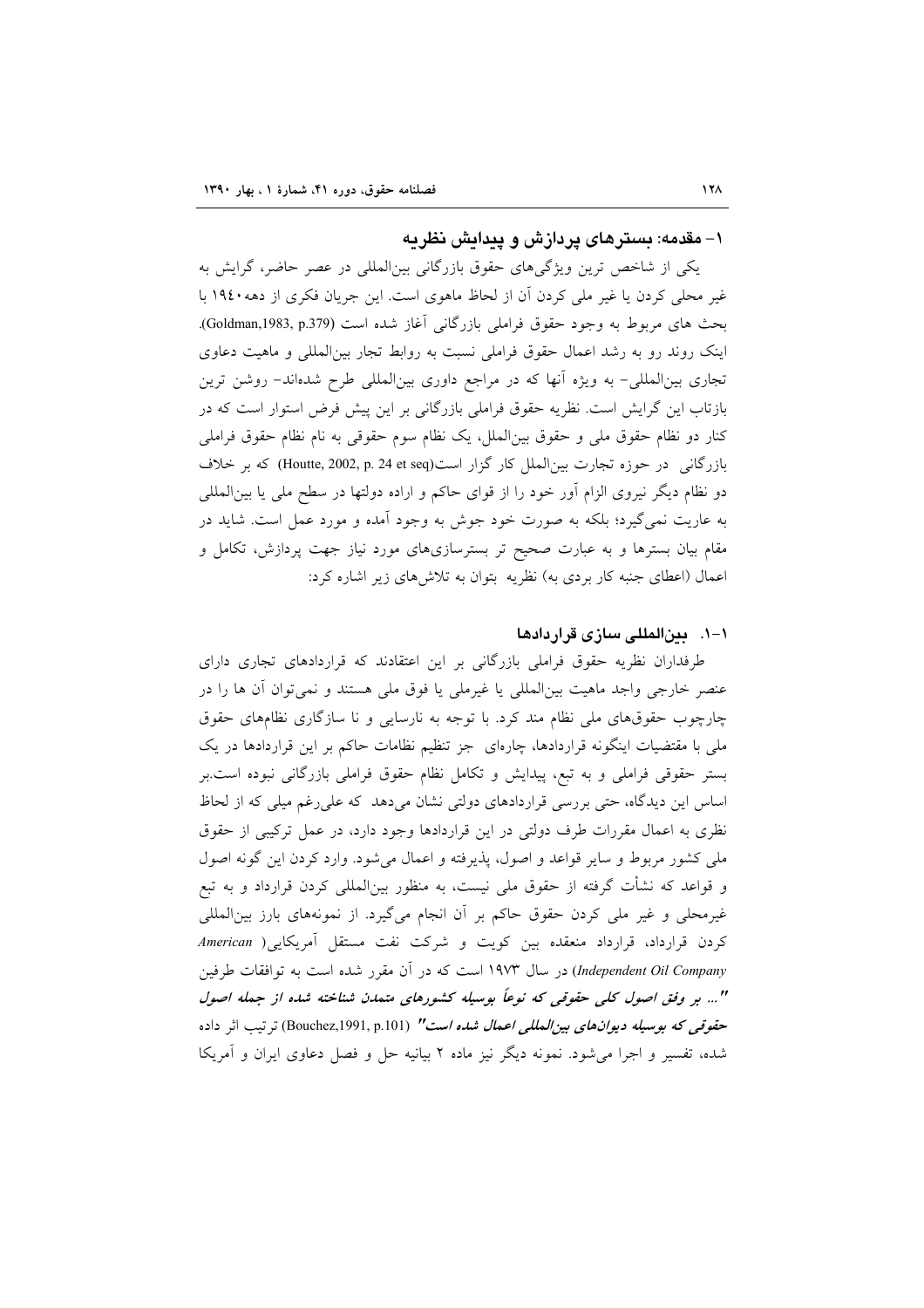است که به دادگاه اجازه مراجعه به اصول حقوق بازرگانی، حقوق بینالملل و عرفهای بازر گانی را داده است.

ارجاع به حقوق فراملی بازرگانی تنها به صورت یک شرط صریح ناظر به اعمال این حقوق نسبت به قرارداد نیست. شروط مندرج در قراردادهای بین المللی که مفید این امر هستند، بر سه نوعند:

**یک**. شروطی که صریحاً اعمال هرگونه حقوق داخلی را منع کرده و اعمال انحصاری اصول كلي و عرفهاي تجارت بين الملل را مقرر مي دارند.( :1569/1970 ICC Case No Derains,1973, pp.122 & 123). البته اين شروط به اعتقاد محققان مانع از مراجعه به قانون داخلي- در مواردي كه حقوق فراملي، حاوي قواعد عرفي و فراملي جهت حل و فصل برخي از موضوعات مورد نزاع نباشد-نيستند(Goldman,1987,pp.116-7).

دو. برخی دیگر از شروط قراردادی، اعمال یک قانون ملی را منع نمیکنند، ولی با ارجاع به اصول کلی حقوقی و حقوق بینالملل و عرفهای تجارت بینالملل یا با ارجاع به هر دو موجب ترکیب اَن با یک حقوق داخلی میشوند(.Ibid). سه داوری معروف مربوط به قراردادهای امتیاز نفت لیبی یعنی تگزاکو، لیامکو و بی. پی. را باید از این دسته دانست.

سه. درج برخی از شروط قراردادی را میتوان ارجاع ضمنی به حقوق فراملی تفسیر کرد؛ از اين جمله هستند:

الف. شرط داوري بر اساس انصاف و كد خدامنشي؛ البته حقوق فراملي بازرگاني فقط انصاف نیست، بلکه مجموعه ای از اصول و قواعد حقوقی است که انصاف نیز یکی از آنها تلقی میشود. وقتی مصالحه دهنده مجاز باشد که بدون اعمال این قواعد تصمیم بگیرد، مسلماً ممنوع از مراجعه به آنها نیست. داور می تواند صحیحاً شرط داوری بر اساس انصاف و ملاحظات غیر حقوقی را به عنوان ارجاع ضمنی و تلویحی به حقوق فراملی تفسیر کند. عناصر حقوق فراملی مانند عرفهای تجاری و اصول کلی حقوقی مبنای مناسبی برای تصمیمات داوری است که در یک دعوای بین المللی بر اساس انصاف و ملاحظات غیر حقوقی داوری می-كند ( Ibid; Lando, 1987, p. 110&1980, p.967).

ب. اندراج شرط داوری بین المللی اغلب وسیله بین|لمللی کردن قرارداد و در نتیجه، علی رغم عدم تصریح، ارجاع ضمنی به اصول کلی حقوقی و عرفهای تجاری بین|لمللی تلقی شده است (Lando, ibid.; Goldman, 1987, pp. 116-7; Goldman, 1979, p. 476; Weil, 1969, pp. 153-6).

یاد آور می شود برخی، این امر را به شرط ضمنی تعبیر نکرده بلکه از آن به گرایش تحليلگران به اجراي خودبخود حقوق فراملي بازرگاني به عنوان مجموعه قواعد موجود و قابل اعمال نسبت به هر معامله ياد مى كنند. مطابق اين نظر، تنها استثناء اعمال حقوق فراملي در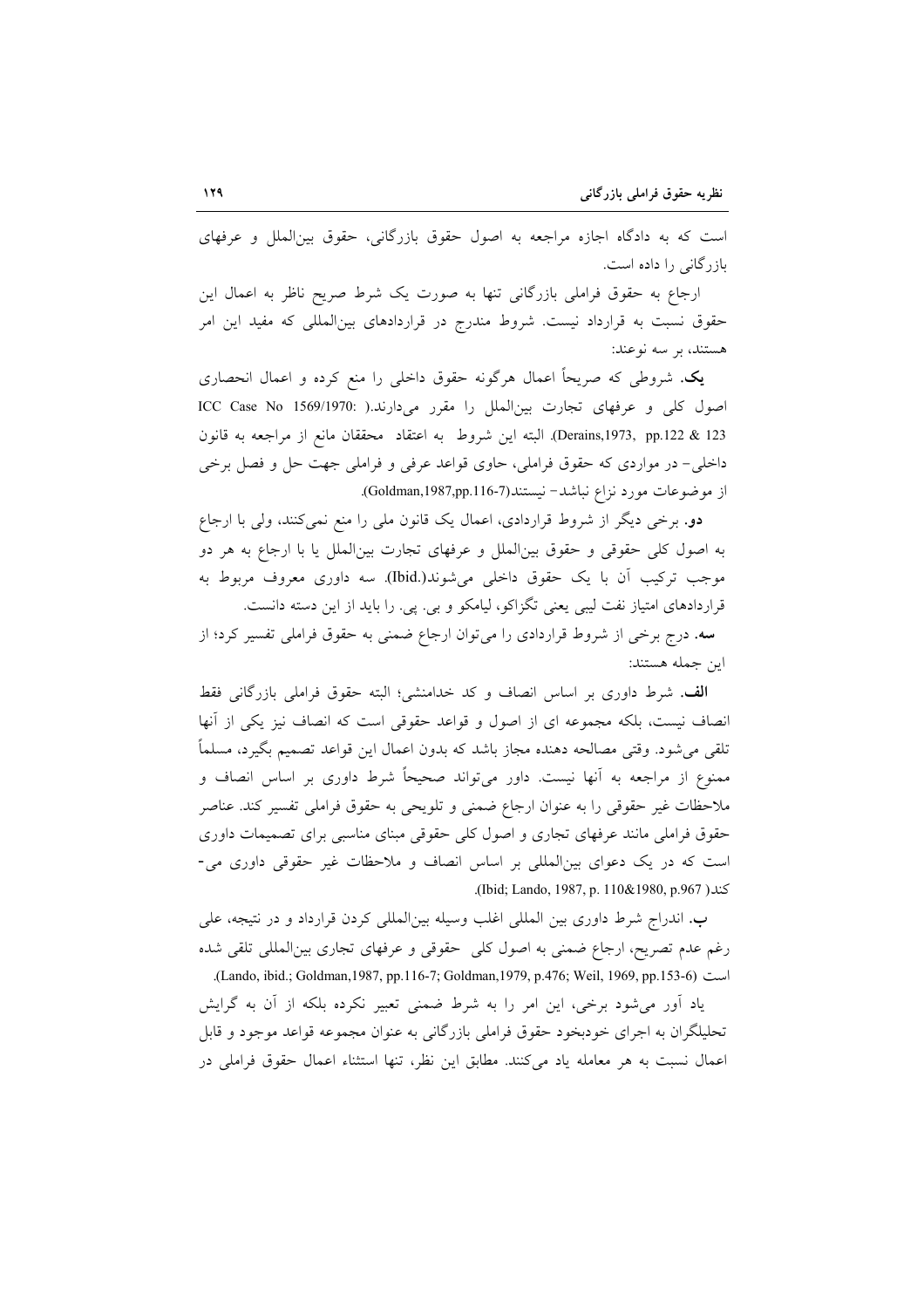موردی است که طرفین صریحاً اجرای حقوق مزبور را منع کنند(Toope,1990, p.93). به نظر می رسد که بر اساس این طرز تفکر از لحاظ تئوریک اعمال حقوق فراملی فقط منوط به وجود دو شرط است: ماهیت قراردادی موضوع مورد اختلاف و خصیصه بین|لمللی قرارداد. البته در عمل بندرت در مراجع حل اختلاف به ویژه در داوریهای بینالمللی این دو شرط انکار شده است. روشن است كه اين روى كرد راه اعمال اين حقوق را در عمل هموار مى سازد.

#### ۲–۱. عبور از نظریه سنتی تعارض قوانین

نظریه کلاسیک تعارض قوانین و اساساً دیدگاه تعارضی به یک نظام حقوق فراملی در كنارخود امكان پيدايش و رشد نمى دهد. زيرا نظريه تعارض قوانين، مبتنى بر اين انديشه است که در هر رابطه حقوقی واجد عنصر خارجی باید عامل ارتباط موثر را بر اساس قانون مقر دادگاه یافت و آن گاه بر پایه آن عامل ارتباط، نظام حقوق ملی مناسب را از میان تمام نظامهای حقوقی احتمالا مدعی اعمال برگزید و رابطه موضوع اختلاف را در بستر آن نظام مند کرد. گرچه، دیدگاههای تعارضی جدیدتر تلاش کردهاند که بر روی دیگر مراجع حل اختلاف (برخلاف مراجع قضایی و دادگاههای دولتی) درهایی نوین بگشایند و افق دید آنان در تشخیص حقوق مناسب را محدود به معیارهای تعارض قوانین مقر نکنند و شیوههایی منعطف تر مانند "اعمال جمعی سیستمهای حل تعارض مرتبط با دعوی" یا اعمال "اصول کلی تعارض قوانین" را روا بدارند؛ ولی این شیوههای تعارضی نیز در نهایت بر اساس عامل ارتباطی که مرجح و موثر میدانند، خواه نا خواه رابطه حقوقی مورد نزاع را در نظام حقوق محلی کشوری که این عامل، مرجع حل اختلاف را بدان رهنمون می سازد، متمرکز و بدان وابسته میکند. بنا بر این، دیدگاههای تعارضی اصولاً نمیتوانند به اعمال نظام حقوق فراملی منجر شوند. پس هرگونه ادعای وجود و قابلیت اعمال نظام حقوق فراملی بازرگانی، مقتضی میان بر و غیرضروری دانستن اعمال نظریه تعارض قوانین و اساسا دیدگاه تعارضی بوده است. از همین روی، طرفداران حقوق فراملی بازرگانی در بحث از تعارض صلاحیتهای قانونی،"شیوه مستقیم انتخاب قانون" و عدول از نگرشهای تعارضی را مطرح می کنند (جنیدی،١٣٨٨،صص ٤٢١-٤٢٩؛ جنیدی ، ١٣٧٦، ص ١٨٧ به بعد).

#### ۳–۱. عبور از دادگاههای دولتی

مراجع قضایی که منظور از آن مشخصاً دادگاههای دولتی است، نه تنها پایبند به دیدگاه تعارضی هستند؛ بلکه مکلف به رعایت نظریه تعارض قوانین مقرند. به همین جهت، اگر صلاحیت قضایی حل و فصل اختلافات تجاری بین|لمللی در انحصار یا عمدتاً در اختیار این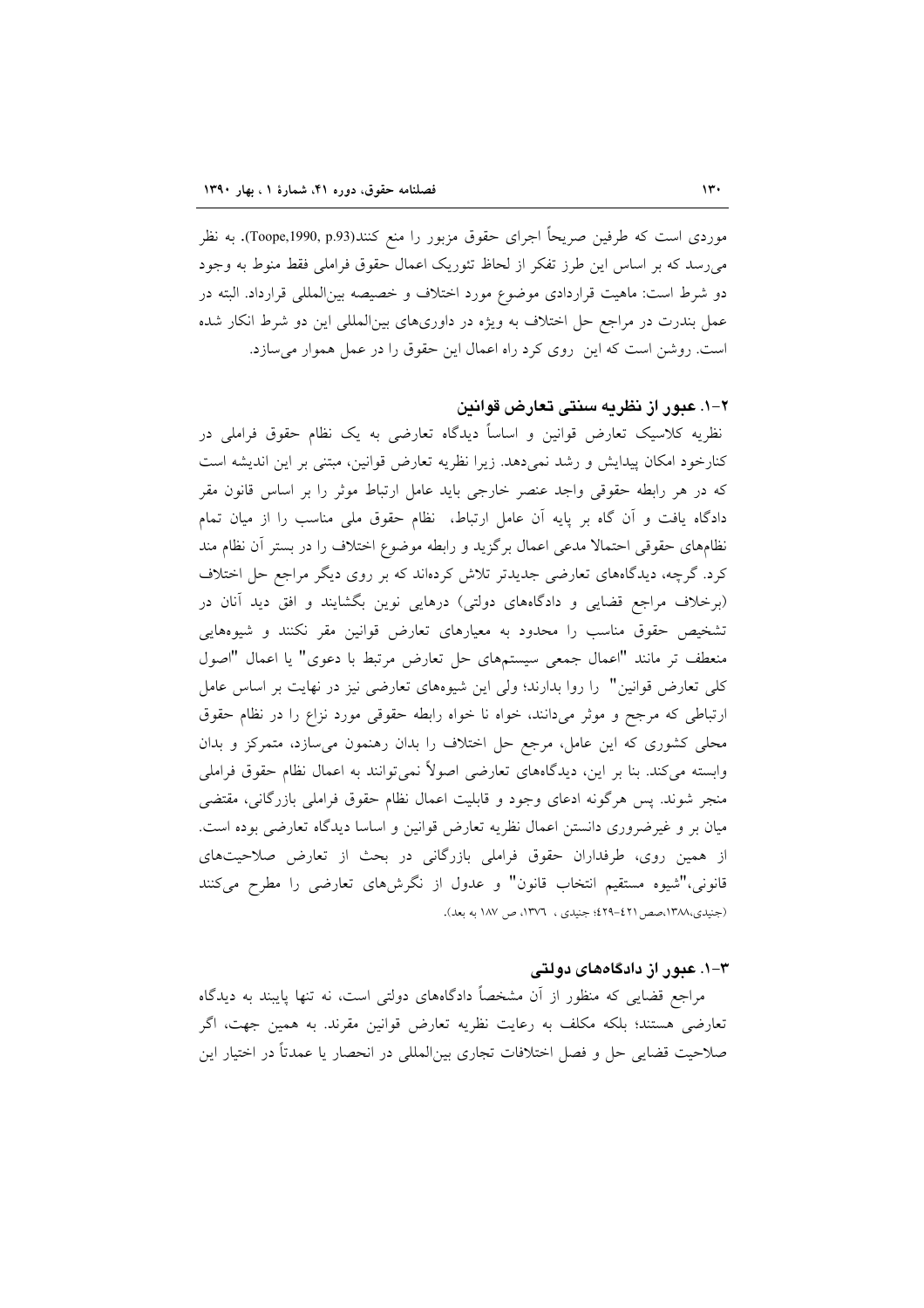دادگاهها باشد، امیدی به تکوین و توسعه نظریه حقوق فراملی بازرگانی که اصولاً در این دادگاهها قابلیت اعمال(دست کم قابلیت اعمال ابتکاری و ابداعی) ندارد، نیست. گرچه، نارساییها و دیگر مشکلات دادگاههای دولتی دیر زمانی است که موجب گرایش به دیگر مراجع حل اختلافات تجارى بين المللي شده است، ولي بي ترديد طرفداران نظريه حقوق فراملی بازرگانی نیز در قدرتمند تر کردن این روند بی اثر نبوده اند. زیرا، عملاً تنها راه عبور از نظریه تعارض قوانین و آزادی از نظامهای حقوق ملی خارج کردن دعاوی تجاری بین|لمللی از صلاحیت قضایی دادگاههای دولتی و سپردن آن به دیگر مراجع به ویژه داوریهای بین|لمللی است. این دسته از مراجع حل اختلاف آمادگی دارند که نه تنهااز نظریه تعارض قوانین مقر بلکه از هرگونه دیدگاه تعارضی عدول کرده و راهکاری چون "شیوه انتخاب مستقیم" را به کار بندند. با این همه باید توجه داشت که اثر حقوق فراملی بر تجارت بین الملل بسیار وسیع تر از اثری است که در داوریهای تجاری بینالمللی دارد. در واقع انواع جدید از قراردادها و شروط به وسیله رویه تجاری به وجود اَمده که مبتنی بر قانونگذاریهای داخلی نبوده و برای آنها ناشناخته است مانند شرط نفي عسر و حرج(hardship clause) و قراردادهاى آماده بهره برداری(Oppetit, 1974, pp.257-171; Boushez, 1991, p.102; Goldman, 1987, (turnkey contrats)  $(p.125)$ 

بدین جهت شایسته است که بدانیم حقوق فراملی بازرگانی چیست و اجزاء و عناصر آن كدامند و بالاخره چه انتقادهایی متوجه این حقوق است.

## ۲– تعریف و عناصر حقوق فراملی بازرگانی ۱–۲. تعریف حقوق فراملی بازرگانی

«حقوق فراملی بازرگانی»، معادلی است که برای اصطلاح Lex Mercatoria در نظر گرفته شده است. معنی لغوی دقیق این اصطلاح لاتین حقوق بازرگانان است که با اندک مسامحه میتوان آن را حقوق حاکم بر بازرگانان ترجمه کرد. برخی از فرهنگ نویسان معتقدند که این اصطلاح در لغت به معنى قانون تجارت و ناظر به رسوم و قوانين ملي و بينالمللي مرسوم بين تجار در قرون وسطى است(طالقانى،١٣٧٣،ص٥١). به هر تقدير، معنى اين اصطلاح لاتين، در زمان حاضر تا حدی متفاوت است و همین امر موجب شد که اصطلاح "حقوق فراملی بازرگانی" به عنوان معادل آن برگزیده شود. از حقوق فراملی بازرگانی تعاریف متعدد بدست داده شده است. اشمیتوف آن را اصول مشترک در حقوق مربوط به معاملات تجاری بین المللی دانسته است (Schmithoff,1982, p.19). تعدادي از حقوقدانان برجسته وجود"قواعد مشخصاً تجاري كه... نوعي قانون بازرگاني يا حقوق تجارت بينالمللي است"( ;Fouchard ,1985, p.401)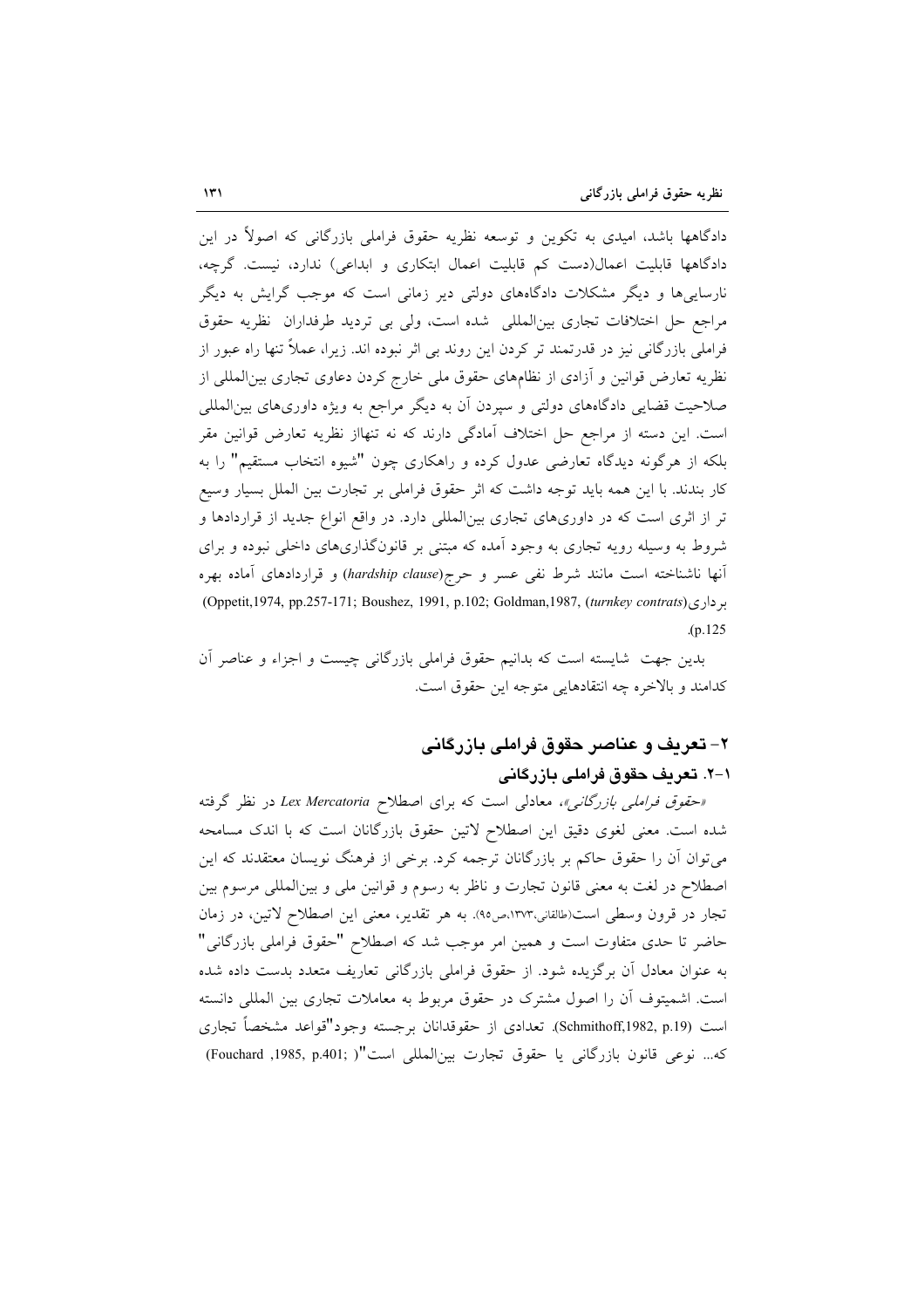David,1982, p.7; Lalive, 1982, p.333 را تائيد كرده و از آن تحت اصطلاح ح*قوق فراملي* بازرگانی یاد میکنند. با گذر از دیگر تعاریف اصطلاحی و لغوی روی دو تعریف که دارای نوعی جهت گیری شناختی است و تقابل آن دو به شناسایی ماهیت این حقوق کمک میکند تامل می کنیم:

#### ۱–۱–۲. مفهوم وسیع

حقوق فراملی بازرگانی در مفهوم وسیع بر اساس موضوع منابع تشکیل دهنده أن قطع نظر از منشاء و ماهیت این منابع تعریف میشود. به این اعتبار حقوق فراملی بازرگانی، حقوق مناسب براي روابط اقتصادي بين المللي است (Goldman, 1987, p.113). اين مفهوم نه تنها حقوق عرفی فراملی اعم از مدون و غیر مدون را در بر میگیرد بلکه شامل قوانین بین دولتها مانند کنوانسیونهای وین و لاهه جهت متحدالشکل کردن قوانین مربوط به بیع بین المللی کالا و حتى قوانين دولتى مربوط به تجارت بينالمللي، مانند بخشى از قوانين ملى برخى از کشورهای شرق اروپا نیز میشود که به تجارت بین|لملل اختصاص دارد. وسعت این مفهوم تا به حدی است که قواعدی را که بوسیله رویه قضایی کشورها در حوزه تجارت بین الملل به وجود آمده است نیز در بر میگیرد. در بحث فعلی این مفهوم وسیع مد نظر نیست. زیرا مشکلات خاص مربوط به حقوق فراملی بازرگانی مثلاً مشکلات ویژه اصول کلی حقوقی و عرفها و رویه های تجاری در رابطه با قواعدی که منشأ دولتی یا بین دول دارند یا ساخته دست رویه قضایی هستند مطرح نمیشود. در ارتباط با عرفها و رویههای تجاری فراملی این بحث مطرح است كه آيا چنين عرف يا رويهاى قاعده حقوقى است؟ آيا اين عرف نظم حقوقى فراملی را ایجاد میکند که متمایز از نظم حقوقی ملی و نیز بین المللی است؟ هیچ کس تردید ندارد قواعدی که دارای منشأ دولتی یا بین دول یا رویه قضایی است، قواعد حقوقی بوده و بخشی از نظم عمومی کشورهایی را تشکیل می دهد که آن را اتخاذ کردهاند. نکته مهم این است که حقوق فراملی منشاء دولتی ندارد. ویرالی در همین باره میگوید*: "تئوری حقوق* فراملی مبتنی بر این تفکر است که نظام حقوقی ثالثی وجود دارد که بوسیله اشخاص برای تنظیم روابط خصوصي آنها بوجودآمده است. جون نظام حقوقي ملي، عمدناً بر حقوق خصوصي استوار است، از این جهت نظام حقوقی فراملی به نظام حقوقی ملی نزدیک می شود بدون آنکه در گستره آن قرار بگیرد. بعلاوه نظام مزبور، به دلیل ماهیت غیر ملی خود، به نظام حقوقی بین المللی شبیه است. ماهیت غیر دولتی این نظام کاملاً آن را از حقوق ملی و بین المللی متمایز می سازد" <sub>(ویرالی</sub>، ١٣٦٤،ص ٩٠).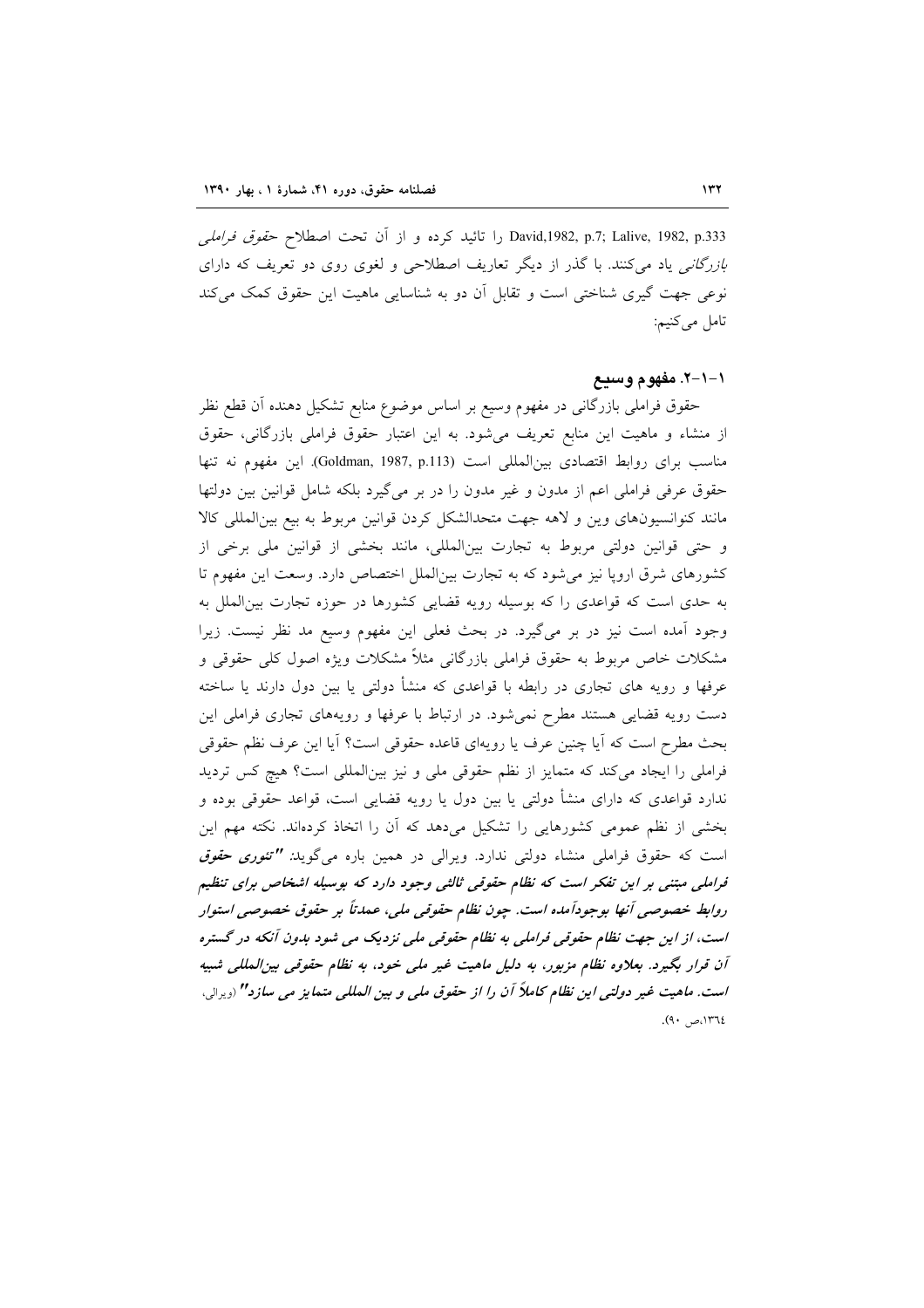#### ٢–١-٢. مفهوم مضبق

مفهوم مضیق حقوق فراملی بازرگانی متکی بر منشاء و ماهیت عناصر تشکیل دهنده آن است و قلمرو أن نيز بر همين اساس تعيين مي¢ود نه صرفا بر پايه موضوع أن به اين اعتبار حقوق فراملی بازرگانی مرکب از قواعدی است که موضوع آنها اگر نگوییم انحصاراً دست کم عمدتاً فراملي است و منشاء أن نيز عمدتاً عرف است و لذا اصولا نوعي "حقوق خود رسته" (Droit spontané) یا خود جوش تلقی می شود که نیروی الزام آور خود را لزوما از قوه حاکمه و اراده دولت نمی گیرد، گرچه ممکن است مقامات دولتی یا بین دول در ساخت یا اجرای آن دخالت داشته باشند. به این اعتبار شاید بتوان این نظریه را نوعی فاصله گرفتن از مکتب تحققی حقوقی تلقی کرد که در دهههای اخیر دارای تفوق نسبی بوده است. گلدمن به عنوان یکی از بزرگ ترین تئوری پردازان در این باره در تعریف حقوق فراملی بازرگانی می نویسد:"حقوق فراملی بازرگانی دست کم عبارت است از یک دسته اصول کلی حقوقی و قواعد عرفی خودرسته که در چهارچوب تجارت بینالملل، بدون مراجعه به هیچ نظام حقوق ملی خاص، به آنها ارجاع داده شد و یا تکوین پیدا میکنند" Goldman, 1987, p.116; Goldman, " .(1979,) pp.475-9

از لحاظ نظری می توان اصول کلی حقوقی را با دو وجه امتیاز از قواعد عرفی مزبور ممتاز کہ د:

١. اصل كلي منبع چيزي بيش از يک قاعده حقوقي و قابل اعمال به چندين دسته از وقايع است. بنابراین، اوفوا بالعقود که یک اصل کلی است نه تنها تعهدات هر یک از طرفین قرارداد به ایفای وعده هایشان، بلکه تعهد به انجام با حسن نیت وعده ها و جبران خسارات وارده به طرف دیگر در نتیجه عدم انجام وعده مزبور و نیز تعهد به خاتمه ندادن قرارداد بطور یکجانبه را در بر میگیرد. بدین ترتیب، اصل کلی حقوقی منشاء پیدایش قواعد حقوقی متعدد بوده و حاکم بر تفسیر آنهاست در حالیکه یک قاعده عرفی فراملی، مانند هر قاعده حقوقی دیگر حاکم بر یک موقعیت خاص است. طبق این وجه مایز شاید بتوان تعهد به کاهش میزان زیان (Mitigation of loss) را یک قاعده عرفی دانست و نه یک اصل کلی.

۲.وجه تمایز دیگر اصول کلی از قواعد عرفی فراملی، خصیصه نظم عمومی و به عبارتی أمره بودن دسته اول و اختیاری بودن دسته دوم است. پذیرش این تمایز بطور ضمنی مفید یک نظم عمومي مخصوص حقوق فراملي بازرگاني است (Goldman, 1987, p.115). وجود اين نظم عمومي فراملي را برخي از نويسندگان تائيد ( Mority ,1989, p.3 et seq; Lalive, 1982, p.329) et seq.; Lalive, 1986,p. passim) و برخمي ديگر انكار كردهاند(Kassis,1984, p.433). آراء داوري در باره اهلیت دولت جهت انعقاد قرارداد داوری (ICC Case No. 1939/1971:Derains, 1973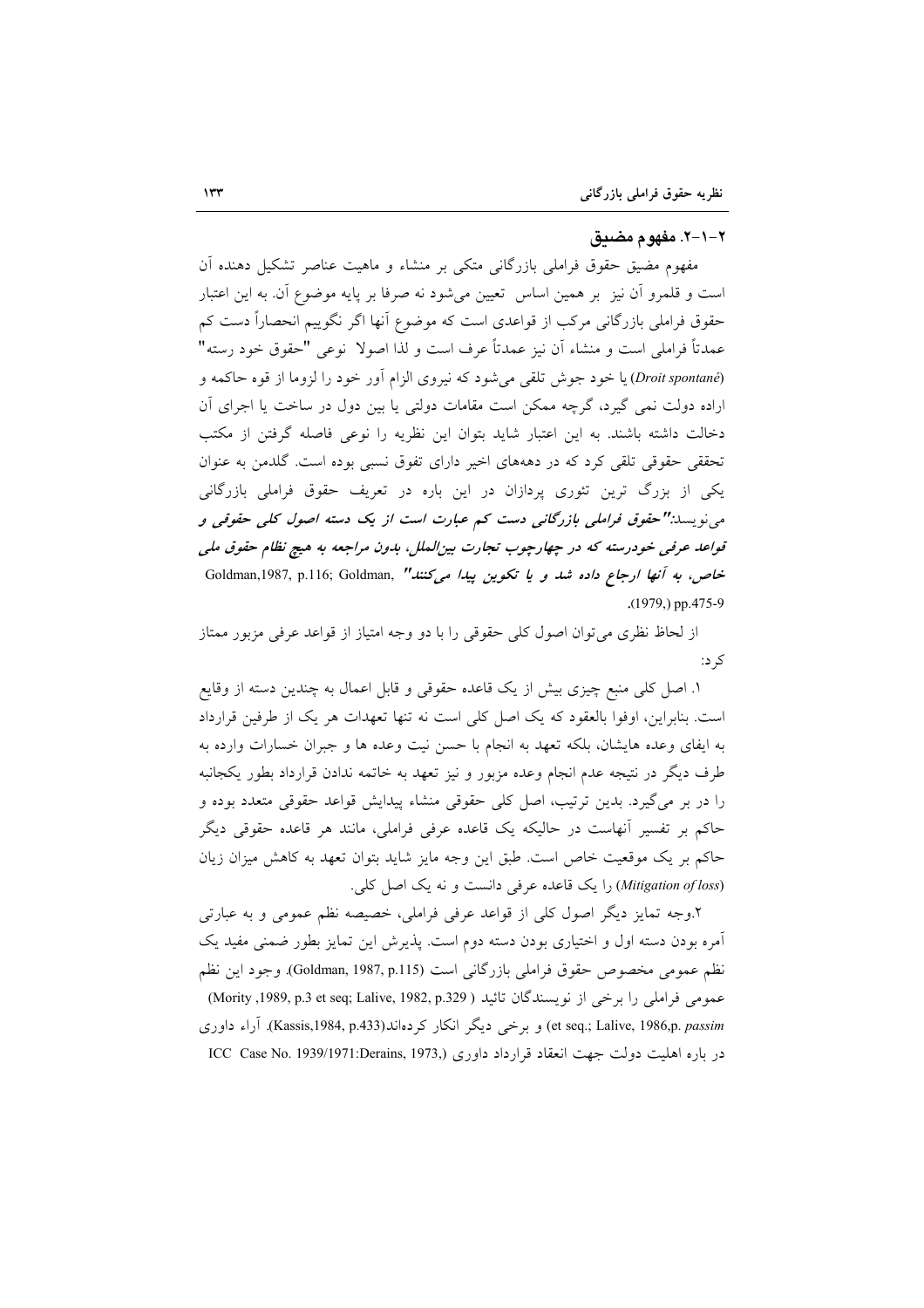145) و ارتشاء -CICC Case No. 1110/1963: Lew,1978, pp. 553 et seq; El) (ICC Kosheri&Leboulanger, 1984, p.3 et seq) را شاید بتوان موید نظر نویسندگان دسته اول دانست.

علی رغم تفاوت هایی که از لحاظ نظری بین قواعد عرفی و اصول کلی وجود دارد، در عمل در تصمیمات مراجع حل اختلاف از جمله در آراء داوری توجه خاص جهت تمییز و تفکیک اَن دو از هم مبذول نمی ود؛ لذا تعریف سابق گلدمن از حقوق فراملی وافی به مقصود است. همچنین در ذیل بحث از مفهوم مضیق حقوق فراملی بازرگانی باید افزود که در چارچوب این مقاله و در این مرحله نگارنده در مقام بررسی یک نظام حقوق ماهوی است که دارای خصیصه فراملی و در پی غیرمحلی و غیر ملی کردن حقوق حاکم بر ماهیت روابط و دعاوی تجاری بینالمللی است. بنا بر این، اصول کلی حقوق شکلی و اصول کلی تعارض قوانین از این بحث خارج هستند. توضیح بیشتر آنکه برخی از قوانین داخلی مانند قانون جدید أئين دادرسي فرانسه و قانون حقوق بين|لملل خصوصي سوئيس و نيز قواعد موسسات داوري بینالمللی به مراجع غیر قضایی مثلاً به مرجع داوری اجازه می دهند که قواعد رسیدگی را که خود برگزیدهاند اعمال کنند بدون اینکه نیاز به ارجاع به هیچ قانون آئین دادرسی داخلی باشد. این اختیار می تواند موجب پیدایش آئین رسیدگی عرفی بین|لمللی شود. هم اینک نیز سخن از شکل گیری آیین دادرسی فراملی است که مشتمل بر اصول کلی حقوق شکلی مانند اصل استقلال و بی طرفی، اصل رفتار مساوی، اصل رعایت حق دفاع، اصل تناظر، اصل ابلاغ به موقع و… است. با این وصف، این اصول که حاوی حکم ماهوی نیستند و اختصاص به روابط حقوقی بین المللی یا حتی روابط بازرگانی ندارند، در این مقاله مورد نظر نیستند.

اصول کلی تعارض قوانین هم به دلیل فقدان جنبه ماهوی و نیز به دلیل اینکه مانند دیگر دیدگاههای تعارضی، پایگاه نظری اعمال حقوق ملی نسبت به روابط حقوقی بین|لمللی هستند، به طور مبنایی در تعارض با نظام حقوقی واجد خصیصه فراملی قرار میگیرند و به همین جهت، دراین مقاله موضوعیت ندارند.

#### ۲–۲. عناصر اصبل حقوق فراملی بازرگانی

با توجه به مطالب بالا، اصول كلَّى حقوقى و قواعد عرفى از اصيل ترين عناصر حقوق فراملی بازرگانی هستند. شاید بتوان به این دو رویه داوریهای بینالمللی را نیز افزود. به همین جهت، بحث از عناصر فوق در تشریح حقوق فراملی بازرگانی در مفهوم مضییق خود ضروری است. با این همه، گاه برخی از نویسندگان، حقوق بینالملل را نیز به عنوان یکی از این عناصر یاد کردهاند که در انتهای این قسمت جهت تبیین موضوع بدان اشاره خواهد شد. باید توجه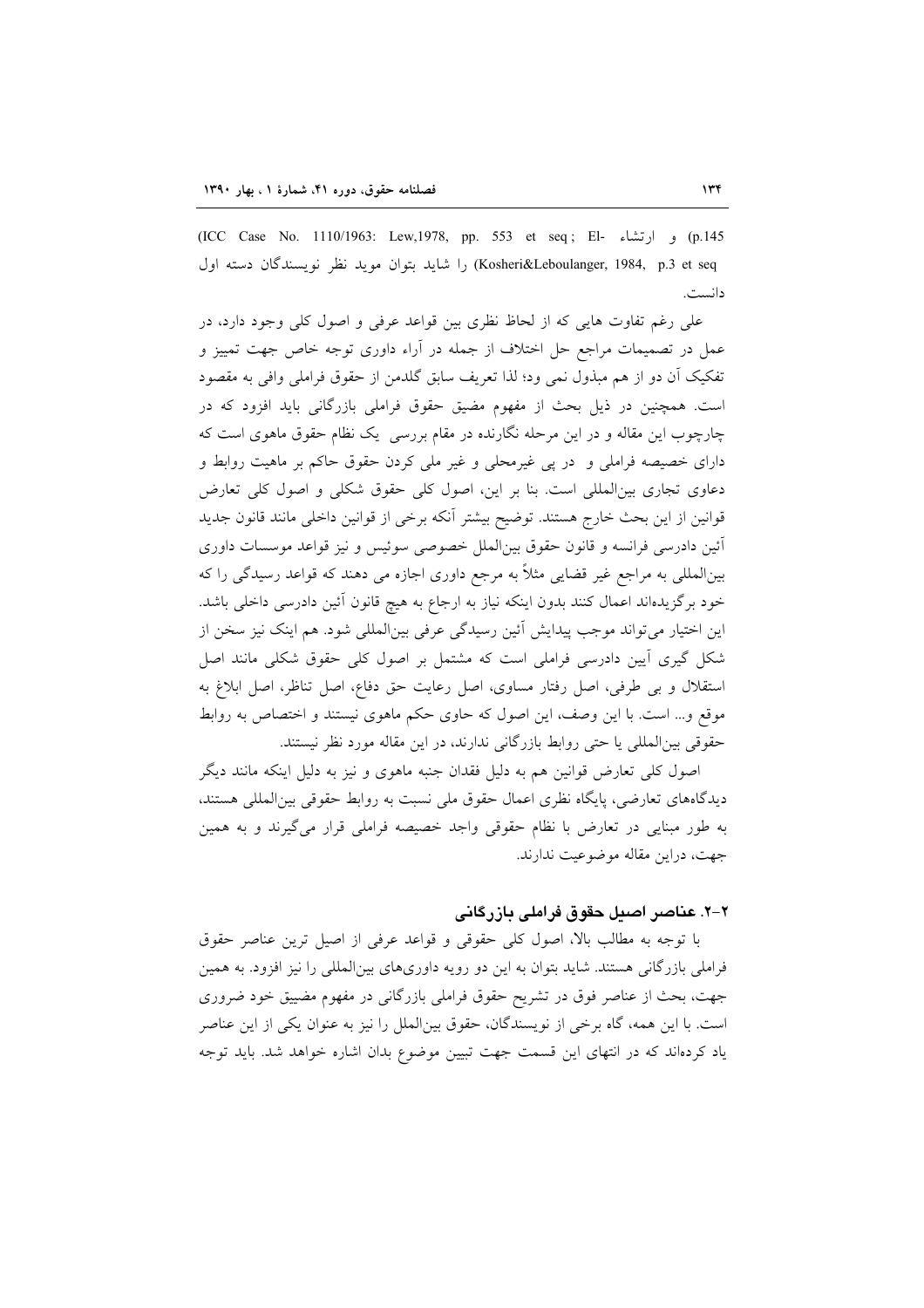داشت که عناصر حقوق فراملی بازرگانی را بسیاری بیش از این دانسته اند. لندو فهرستی جامع را از أن بدست داده و حقوق بين|لملل عمومي، قوانين متحدالشكل، اصول كلي حقوقي، قواعد سازمانهای بین|لمللی، عرف و کاربردها، قراردادهای استاندارد و آراء دواری منتشره را در آن گنجانیده است (لندو، ١٣٦٤،ص١٢). منتها چون در این مقاله تاکید بر مفهوم مضیق حقوق فراملی و عناصر اصیل است، به عناوین مطروحه در ابتدای بحث محدود خواهیم ماند. خصوصاً که بسیاری از منابع دیگر، اگر بوسیله دولتها ابداع نشده و محصول مستقیم اراده آنان نباشند، در اين عناصر قابل ادغام هستند.

## ١-٢-٦. اصول کلي حقوقي

## ١–١–٢-٢. مفاد اصول كلي حقوقي

اصول کلی حقوقی، موضوع ماده ۳۸ اساسنامه دادگاه دادگستری، ناظر به اصول مشترک مورد قبول بوسیله نظامهای حقوقی متمدن جهان است. این اصول در واقع انعکاسی از مفاهیم حقوقی نظامهای حقوق ملی است و دستیابی به آنها در نتیجه پژوهش در حقوق تطبیقی ممکن می شود. لذا اصول کلی حقوقی غیر از اصول کلی حقوق بین الملل است(ویرالی، ١٣٦٤، ص ١٠٣). با توجه به ارتباط مستقیم حقوق عمومی با قدرت سیاسی و اختلافات قابل ملاحظه که دولتها و نظامهای حقوقی بزرگ جهان از مفهوم حقوق عمومی و اصولی دارند که باید بر آن حاکم باشد، این گمان قوی است که"اصول کلی حقوقی" در گستره روابط خصوصی، یعنی در حقوق خصوصی و آن قسمت از حقوق عمومی که نزدیک تر به حقوق خصوصی است، امکان بیشتر برای پیدایش و گسترش داشته باشند(همان صص ۱۰۳-۱۰، شاید به همین دلایل است که به سختی می توان موردی را یافت که دیوان دادگستری بینالمللی به استناد قسمت ج از بند یک ماده ۳۸ اساسنامه خود اصلی را اعمال کرده باشد. دلایلی که موجب عدم موفقیت اصول كلي حقوقي در حقوق بين|لملل مي شود، مي تواند از دلايل موفقيت آن در حقوق فراملي باشد (همان،١٠٥). زيرا حوزه حقوق فراملي، حوزه روابط خصوصي است.البته گلدمن تاكيد مي كند كه اصول کلی حقوقی تنها محدود به اصولی که در ماده ۳۸ اساسنامه اشاره شده نیست و شامل اصولی نیز می شود که بر اساس عرفهای کلی و مستمر به تدریج در حوزه تجارت بین الملل تكوين وتثبيت مي شوند(Goldman, 1979, p. 475).

در مورد نحوه استخراج اصول حقوقی که در مورد قواعد عرفی نیز صدق میکند دو روش مبتنی بر فهرست(The list method) و مبتنی بر کارایی (The functional method) وجود دارد. در روش اول فهرست اصول و قواعد جمع أورى مى شوند(Berger,1999. p.212) مانند اصول حقوق قراردادهای اروپایی (Principles of European Contract Law/Lando Principles) و نیز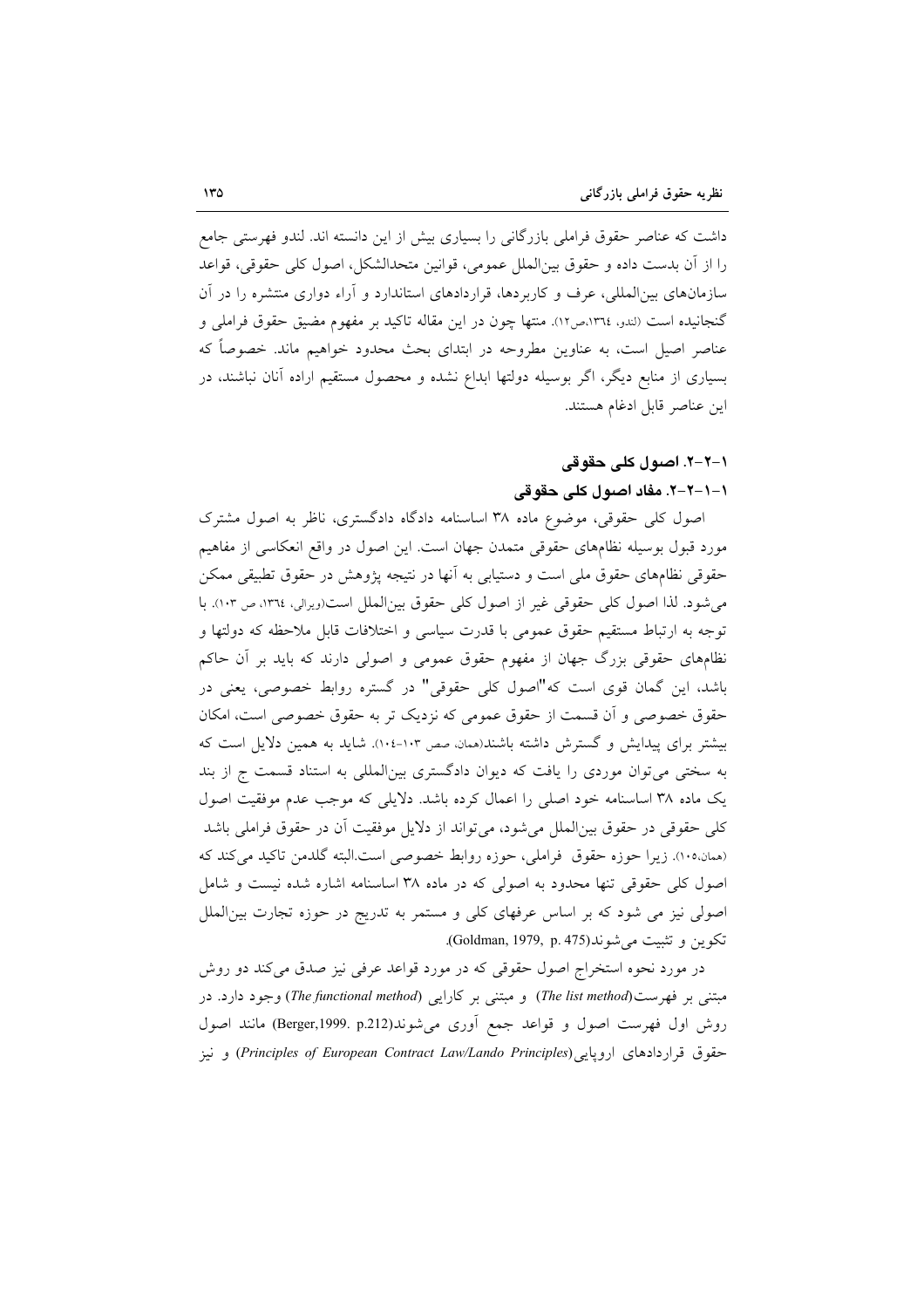آنچه تحت عنوان اصول کلّی قراردادهای تجاری بین|لمللی از سوی موسسه یکنواخت سازی حقوق خصوصي (UNIDROIT General Principles of International Commercial Contracts) تدوین شده است. چون این گونه مجموعه ها (اصول موسسه یکنواخت سازی و اصول لندو) از انعطاف کافی برخوردار نیست و پس از تدوین دچار ایستایی شده و قدرت پوپایی و تطبیق خود با تحولات را از دست میدهد، برگر بانک دادهها را در این خصوص ابداع و ایجاد کرده كه با توجه به تحولات سريع حوره بازرگاني بين المللي اطلاعات را روز أمد مي كند( ,Berger 94-2002,pp.83). روش دوم كه بايد امانوئل گايار را مبدع آن دانست، مبتني بر اين نگرش است که با وقوع هر مسئله یا دعوای خاص باید قاعده ویژه و مرتبط حقوق فراملی بازرگانی را در آن مورد خاص شناسایی کرد. بدین ترتیب، نگرش مبتنی بر کارایی و کار کرد، حقوق فراملی بازرگانی را به منزله روش تعیین اصل یا قاعده مناسب در هر مورد خاص میداند (.Gaillard 2001, pp.62-63). گایار امتیاز این روش را نسبت به روش فهرستی در این نکته می داند که در این روش هر ادعایی که بوسیله یک طرف در دعوای فرضی طرح شود ضرورتا پاسخی در حقوق فراملی بازرگانی خواهد داشت؛ امری که لزوماً در روش دیگر صادق نیست( .Ibid p.64). نکتهای که برخی پژوهشگران مورد تاکید قرار میدهند این است که فهرستهای اصول، منبع حقوق فراملی بازرگانی به حساب نمی اَیند بلکه بخشی از مفاهیم و محتویات موجود در حقوق فراملی بازرگانی را مدون و منعکس می سازند ( Mayer,2002, p. 111; Fortier, 2001, ) pp.124-125). اینک پرسش اصلی آن است که آیا اصول کلی و قواعد حقوقی از جمله قواعد عام عرفي، يک نظام حقوقي را بوجود ميأورند يا خير. برخي از متخصصان مجموعه اين اصول و قواعد را موجد یک نظام حقوقی مستقل می دانند ( ,David,1982, p.484; Lalive,1964 P.992). برخی دیگر مانند وردرس أن را یک نظام حقوقی تلقی نمی کنند بلکه مجموعهای از قواعد میدانند که میتوانند برای پر کردن خلاءهای قرارداد مورد استفاده قرار گیرند( Toope,1990, p.69) اعم از اینکه معتقد باشیم اصول کلی حقوقی یک نظام حقوقی مستقل را تشکیل میدهند یا خیر، قابلیت أنها برای رفع نقصها و اختلافات قراردادی مورد انتقاد است. از جمله به این دلیل که با توجه به سیستمهای اجتماعی و اقتصادی متفاوت کشورها که موجب پیدایش رژیمهای متفاوت و متنوع در حقوق قراردادها شده است، جمع اّوری ماهرانه اصولی که هم بقدر کافی عام و هم برای حکومت بر اوضاع و احوال خارجی مشخص ودقيق باشند، بسيار مشكل سده است(Ibid, p.71) . ممكن است بيان برخي از طرفداران حقوق فراملي بازرگاني را نيز مويد اين نظر دانست. لندو مي نويسد: "*داوري كه تنها* به اصول کلی حقوقی استناد کند اغلب قادر نیست اصولی را بیابد که واقعاً کلی باشند بدین معنی که به جوهر مشترک همه نظامهای حقوقی یا حقوقهای مرتبط با دعوی متعلق باشند. لذا تا حد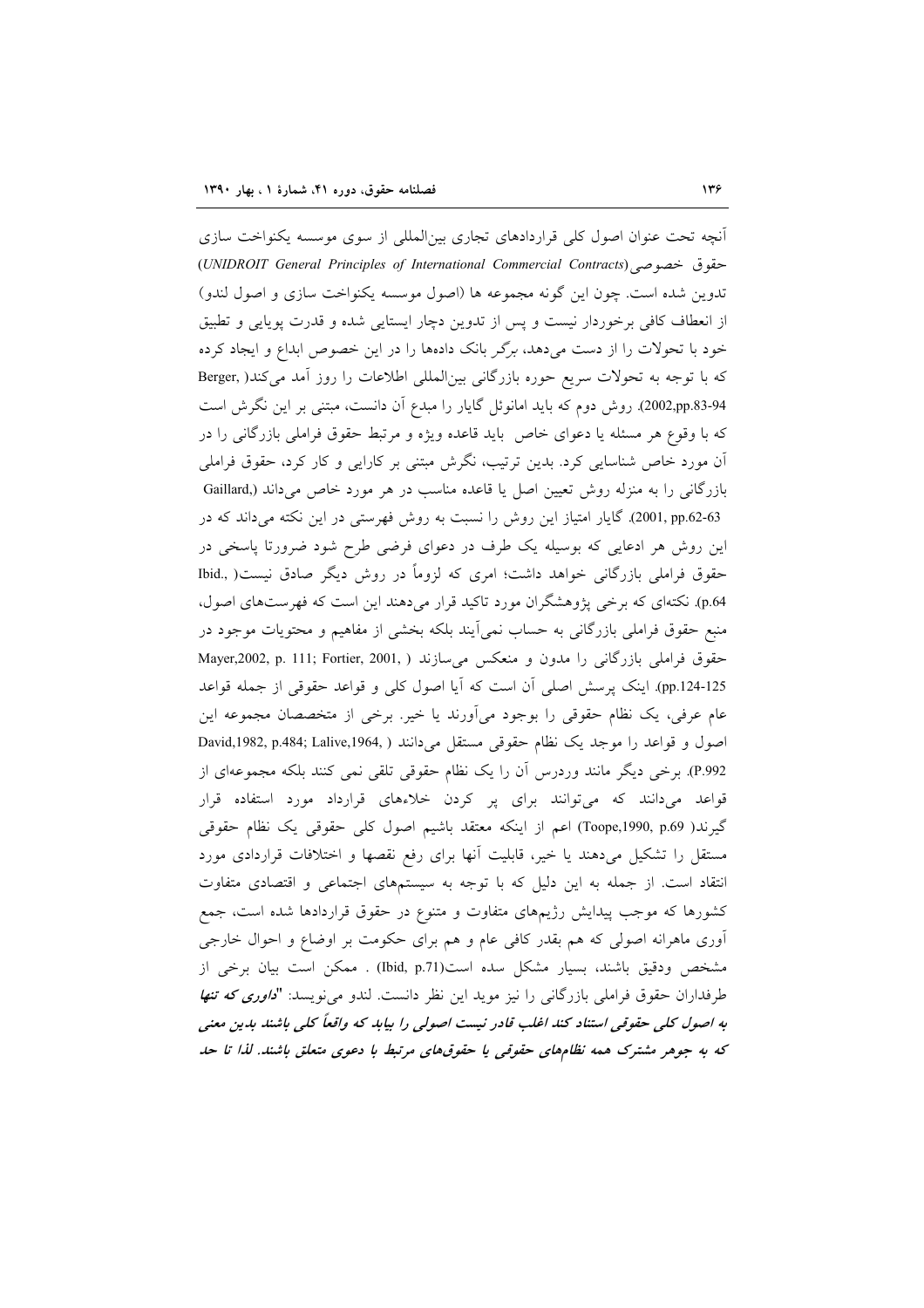زیادی باید از خلاقیت و ابتکار خود استفاده کرده، به عنوان یک مهندس اجتماعی عمل كند "(Lando, 1987, p.110).

۲–۱–۲–۲. استناد به اصول کلی در دادگاههای داوری

علی رغم همه انتقادهایی که به اصول کلی حقوقی از نظر کم بودن تعداد و نامعین بودن مفاد آنها می شود، استناد به آنها در رویه داوری معمول و مکرر است. در رأی معروف اتاق بازرگانی در پرونده هند و پاکستان، داور منفرد، پروفسور لالیو، از جمله به *«اصول کلبی تفسیر* قوا**رداد»** استناد کرده است(ICC Case No. 1512/1971: I Yearbook, 1976, p.128). در یک رأی قدیمی تر اتاق بازرگانی نیز آمده است: **"طر***فین در توافقات و مراسلات خود به قانون ملی که* در نظر دارند رابطه شان یا اختلافشان تحت حکومت آن باشد، اشاره نکردهاند. بنابراین، بطور ضمنی به داور اختیار داده اند که به منظور تفسیر تعهداتشان معیارهای حقوق، و در نبود آن، عرف هاي تجاري را اعمال كند" ( ICC Case No. 1641/1969: 101 Clunet, 1974, p.888 ).

داوران در دعاویی که اختیار رسیدکی بر اساس انصاف و ملاحظات غیر حقوقی را نداشتهاند نیز بدون ارجاع به یک حقوق ملی خاص، به اصول کلی حقوقی و عرف های بازرگانی استناد کردهاند(ICC Case No. 1859 /1973: Derains,1973, p.133). همچنین در رویه داوری از اعمال اصول کلی حقوقی نسبت به قراردادهای دولتی پشتیبانی شده است. از این جملهاند يووندههاي سافير (Sapphir: 35 ILR, 1967, p.136)، ليامكو (Liamco:20ILM,1981,p.41)، تگزاکو (Texaco, 53 ILR, 1979, pp.447-8) ، شرکت پتروليوم دولپنت( 18 ILR, 1951, p.149 ) و يرونده شماره ٥٠٦٥ اتاق بازرگاني بين المللي ( 1941.1987, 114 Clunet, 1987,

بررسی عملکرد دیوان دعاوی ایران و آمریکا نیز نشان می دهد که اصول کلی حقوقی در این دیوان از جایگاهی شایسته برخوردار بوده است، مثلاً دیوان فورس ماژور را اصل کلی حقوقی شناخته است به نحوی که حتی اگر قرارداد حاوی شرط فرس ماژور نباشد نیز این اصل تعلیق یا خاتمه کامل یا جزئی قرارداد را مجاز می دارد. مثلاً در دعوای شرکت آناکندا– ايران عليه ايران آمده است:

"...اگر نگوئیم در همه نظامهای حقوقی {دست کم} در اکثریت نظامهای حقوقی، فورس ماژور تحت عناوین و اسامی مختلف مطرح گردیده و به عنوان عذری برای عدم انجام قرارداد مورد شناسایی قرار گرفته است. بنابراین، فورس ماژور می تواند یک اصل کلی حقوقی تلقی شود... حق استناد به فورس ماژور منوط به یک شرط صریح قراردادی یا ناشبی از آن نیست" (- I3 Iran ذا .( US CTR 1986 IV, pp.211-212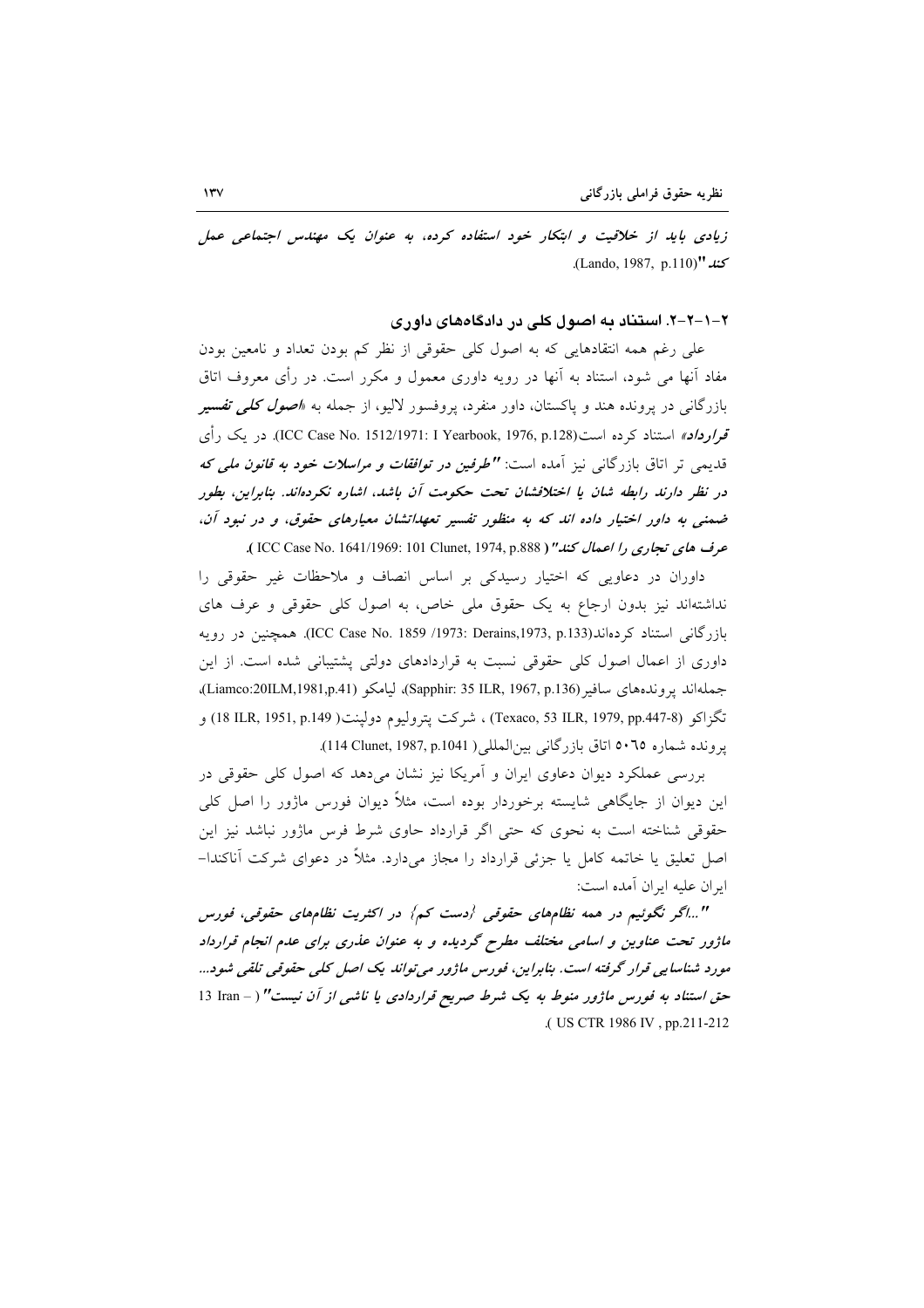از دیگر اصول مهم مورد استناد دیوان اصل دارا شدن غیر عادلانه( unjust enrichment) است كه در چندين دعوى مورد استناد قرار گرفت( Sus CTR, 1983 I, p.100 & p.232; 6Iran – US CTR,1984 II , p.168; 14 Iran – US CTR, 1987 I, pp.188-9). به عنوان مثال در يكي از دعاوى، خواهان، برای کاری که به درخواست ایران انجام داده بود، ادعای اجرت کرد. دیوان حکم داد: " تفاضاي كار و انجام آن طبق تفاضا، بدون توجه به {وجود يا عدم} قرارداد، ايز ايران را حداقل باندازه اجرت المثل مسئول مىسازد."

نوعي ابهام نسبي را بايد از خصايص اين منبع حقوق فراملي تلقي كرد. حتى در مورد اصل مسلمی چون اوفوا بالعقود نیز ویرال<sub>ی</sub>– در یکی از آراء– آورده است: **''کاف***ی نیست به اوفوا* بالعقود استناد شود زیرا حقوق قراردادها از کشوری به کشور دیگر متفاوت است و حقوق قراردادهای ملی نیز با حقوق معاهدات بین المللی تفاوت دارد، لذا باید بعلاوه تعیین شود که به این قاعده در کدام حوزه حقوقی استناد می شود."

با این وصف، هم او اصول کلی حقوقی را شالوده حقوق فراملی تلقی و ابهام نسبی یا عدم قابلیت تعیین را از امتیازات آن و از جمله علل انعطاف پذیر این منبع دانسته است (ویرالی، ١٣٦٤، صص ١٠٢ و١٠٥).

#### ۱–۲–۲. کاربردها، رسوم و عرف های تجاری

با توجه به رشد سریع کاربردها و رسوم و عرف های تجاری، این منبع از یکسو میتواند شکاف های موجود در قانون قابل اعمال نسبت به دعوی را پر کند و از سوی دیگر خود می تواند به عنوان جانشین حقوق ملی مورد ارجاع واقع شود. امکان اعمال مستقیم عرفها، کاربردهاورسوم تجاری توسط قاضی نسبت به قراردادها، پیشتر و بیشتر از سایر منابع حقوق فراملي و تقريباً بدون بحث و مجادله يذيرفته شد. ليو در اين باره ميiويسد: "ل**ب***ه هنگام مواجهه* با نوعی خاص از قرارداد یا رابطه حقوقی، داوران توجه خواهند کرد که آیا یک قاعده شناخته شده مناسب با رویهای که پذیرفته شده یا رسمی که در آن حوزه تجاری ویژه مورد تبعیت باشد، وجود دارد؟ چنانچه یک قاعده مناسب یا رویه یا رسم وجود داشته باشد، به عنون یک مقرره حقوق تجارت بين المللي مستقيماً نسبت به قرارداد مزبور قابل اعمال است" (Lew, 1978, p.437).

وي در قسمت ديگر همين بحث ميiويسد: "*مشخصه واقعي قواعد، رويهها، عرفها و رسوم* مورد اتباع در تجارت بین|لمللی هر چه باشد، حق و در واقع تکلیف داوران در اینکه آنها را مورد ملاحظه قرار داده و به آنها ارجاع دهند و آراء خود را مبتنی بر آنها سازند، بخوبی محرز و محقق /ست "(Ibid).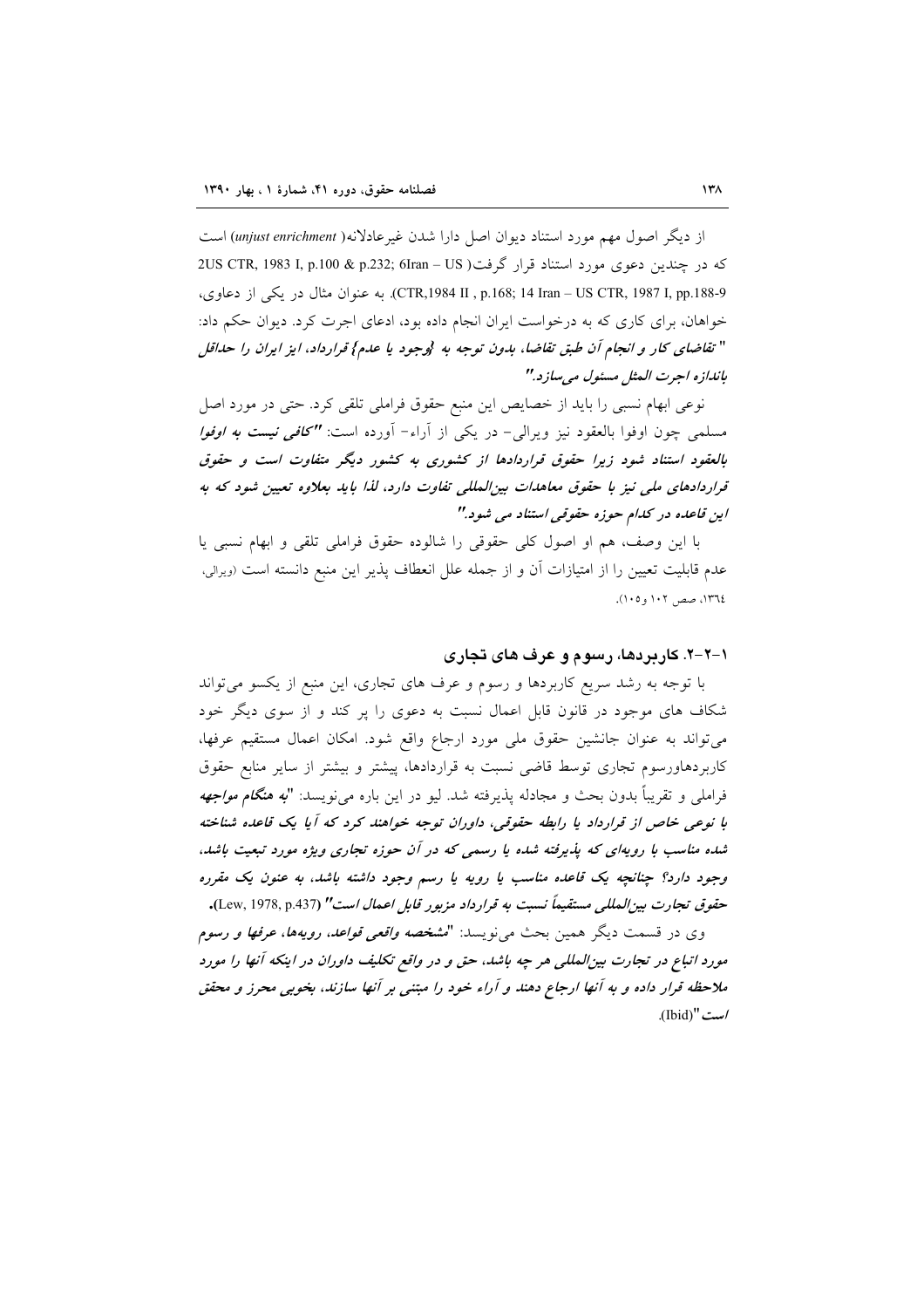از نظر تحلیلی می توان معتقد بود که بسیاری از منابع دیگر از جمله قوانین متحدالشکل (مثل پیمانهای راجع به قراردادهای فروش بین المللی اشیاء منقول)، قواعدی چون یو سی یی.، اینکوترمز، یا شرایط عمومی خرید یا فروش که توسط انجمنهای حرفهای تهیه شده، قراردادهای استاندارد و مانند آن، در واقع عمدتاً همان کاربردها و عرف های تجاری اند که مدون شدهاند.

به نظر می(سد که منظور گلدمن(Goldman, 1979, p.476; Goldman, 1987, p.116) از "ح*قوق* خ*ود رسته*" بیش از هر چیز، همین منبع از حقوق فرامل<sub>ی</sub> بازرگانی باشد. لزوم توجه به کاربردها و عرف های مرتبط در بسیاری از قوانین و اسناد بین|لمللی آمده است. بند یک از ماده ٥ كنوانسيون اروپايي ١٩٦١ و ماده ٩ از قانون متحد الشكل بيع بينالمللي كالا ١٩٦٦ و بند ۱۳ از ماده ۳۲ قواعد آنسیترال و بند ۵ از ماده ۱۳ قواعد اتاق بازرگانی بینالمللی را می توان در این رابطه نام برد. هنگامی که ماده اخیر در مقررات ۱۹۷۵ اتاق بازرگانی بین|لمللی گنجانده شد، ژان روبر(Jean Robert) نایب رئیس وقت دیوان داوری اظهار داشت: *"اینک بجاست که* فکر کنیم این قاعده راه را بر نوعی از داوری کم و بیش آزاد از محدودیت های قانون در آینده گشبوده است" ( Carig & Park & Paulsson,1990, p.294).

در ماده ۵ بیانیه حل و فصل دعاوی ایران و آمریکا نیز عرفهای بازرگانی مربوط، یکی از عناوین قانون حاکم بر ماهیت دعوی دانسته شده است، در حالی که در قسمت اول ماده، اصول حقوق بازرگانی، بطور مستقل و به عنوان منبعی جداگانه أمده است. محققان معتقدند مقصود از اصول حقوق بازرگانی، قواعدو ضوابط کلی است که در زمینههای مختلف بازرگانی معمول است و کاربردی گسترده دارد؛ اما منظور از عرف های بازرگانی مربوط، عرفهای ویژه مربوط به رشتهای خاص از تجارت مثلاً تجارت دریایی یا اسناد بازرگانی و امثال آن است (صفایہ، ۱۳۷۲، ص ۵۱).

#### ۱–۲–۲. رویه مراجع داوری بینالمللی

به نظر میرسد که بتوان رویه دیوانهای داوری بینالمللی را دارای نقشی موثر در شکل گیری و تکامل حقوق فراملی بازرگانی و در ردیف عناصر اصیل آن دانست، خصوصاً با توجه به این نکته که این مراجع حل اختلاف دارای ماهیت خصوصی بوده و به نام حاکمیت و دولت مقر عمل نمیکنند. این نقش به ویژه در آراء و تصمیماتی که جنبه ابداعی داشته و متضمن نوعي مهندسي حقوقي- اجتماعي است، دو چندان است.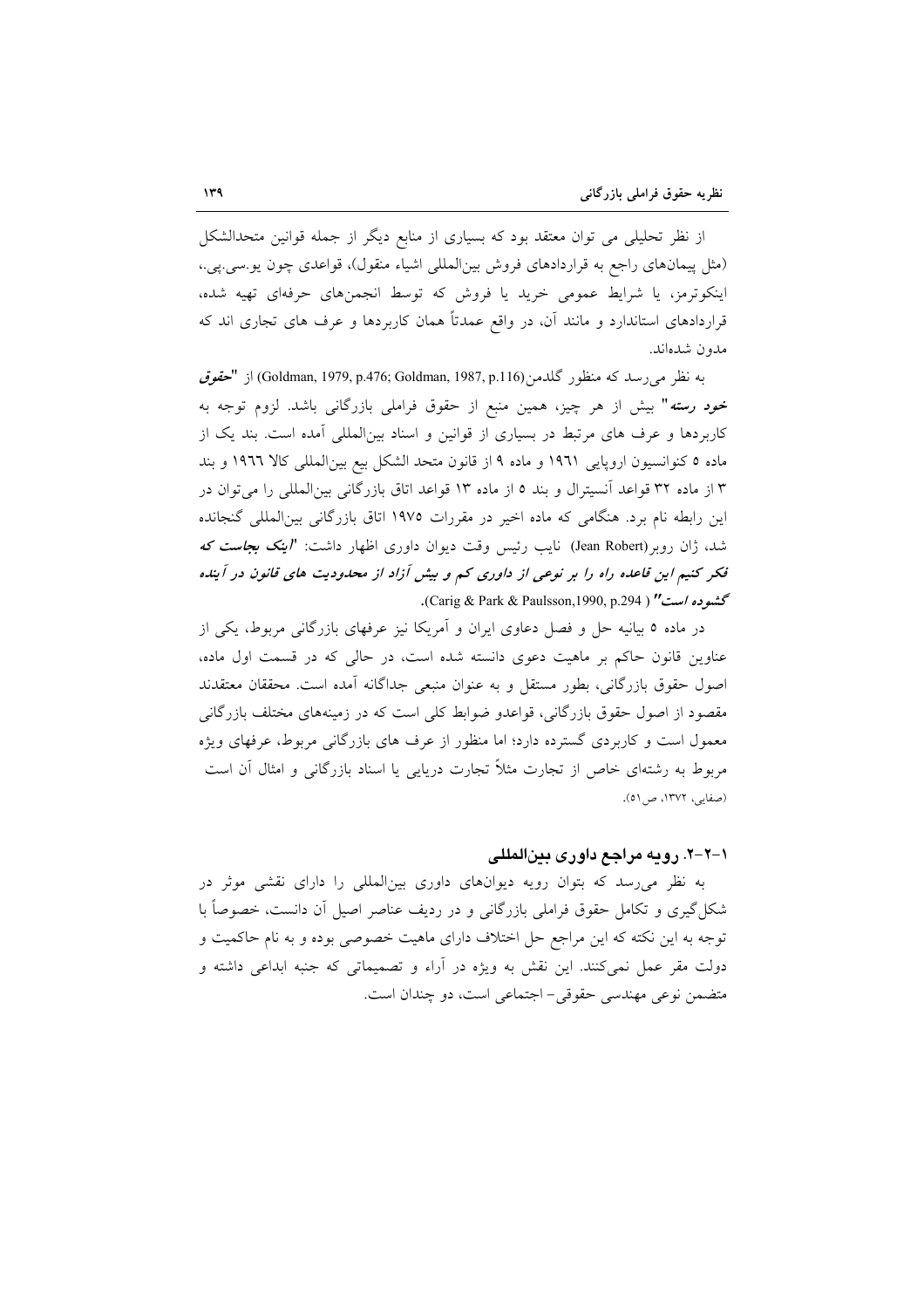#### ٢–٢–٢. حقوق بين الملل

أنچه موجب تردید در کارکرد حقوق بین|لملل به عنوان یک عنصر اصیل و موثر حقوق فراملی بازرگانی است، این نکته است که حقوق بینالملل علی الاصول برای حکومت بر روابط بین دولتهاست. به طور سنتی، اشخاص حقیقی و حقوقی خصوصی– مگر در مورد برخي قوانين مربوط به حقوق بشر– موضوع حقوق بين|لملل نيستند. به همين جهت، امكان اعمال مستقیم حقوق بین|لملل در روابط خصوصی آن گونه که در مورد حقوق فراملی انتظار می رود، مردد و دور از دسترس می نماید. برخی محققان معتقدند که جز بر پایه یک شرط قراردادی، حقوق بین الملل - خواه قراردادی یا عرفی- فی نفسه نمی تواند در مورد قرارداد اعمال شود. به عبارت دیگر، اقتدار حقوق بینالملل بستگی به شرط مندرج در قرارداد دارد (ویرالی،۱۳٦٤،ص۱۰۰). نیز اینان بر این اعتقادند که: **"نتایج عم***لی وارد کردن حقوق بین الملل در* قرارداد مشکوک بنظر می رسد. حقوق بین الملل، در روابط بین دولتها اعمال میگردد. در حقیقت حقوق بین الملل نوعی حقوق عمومی است که بر حسب ویژگی های روابط بین الملل تدوین شده است. اعمال چنین حقوقی بر روابط خصوصی که دارای ماهیت متفاوت است، بدون اشکال نیست، کما اینکه اعمال قواعد حقوق خصوصی بر روابط بینالمللی مشکل به نظر می رسد" (همان).

به عقیده یکی از سردمداران معروف امکان اعمال حقوق بین الملل بر قرارداد به عنوان قانون حاكم بر أن (Mann,1987, p.445 et seq)، اين حقوق، تنها سيستم غير محلي ممكن جهت اعمال نسبت به قراردادهای بینالمللی است. وی در مقام توجیه این دیدگاه استدلال می کند: "تجاری کردن معاهدات همانند بین المللی کردن قراردادها دو جنبه مختلف یک اندیشه اساسی هستند. دیگر جاذبهای برای این طرز تفکر وجود ندارد که حقوق بین الملل عمومی و حقوق بين الملل خصوصي هر يک قلمرو اعمال مخصوص بخود دارند. قلمرويي که بوضوح و حتى شايد بطور غیر قابل انعطاف تعریف و از قبل تعیین شده است. استللال انتزاعی در این زمینه جاذب نیست. از این قبیل است قاعده ای که حقوق بینالملل عمومی را تنها بین اشخاص بینالمللی قابل اعمال میداند و یا روابط بین اشخاص بینالمللی را ضرورتاً تابع حقوق بینالملل عمومی میداند. هر دو شاخه حقوق، شاخههای درخت واحد هستند، لذا بر طبق نیازهای عدالت متعارف {انصاف} و مقتضیات عملی اعمال می شوند. این دو شاخه حقوق، رابطه عموم وخصوص من وجه دارند و در یکدیگر نفوذ میکنند و هر دو شاخه به شرکت در تحول تدریخی حقوق فراخوانده صی شونه" (Ibid, P.456). این عقیده در دکترین جایگاهی بدست آورده است( Weil, 1969, pp.185-9; David, 1982, p.480) و در برخی اسناد بینالمللی نیز منعکس شده است. این اسناداز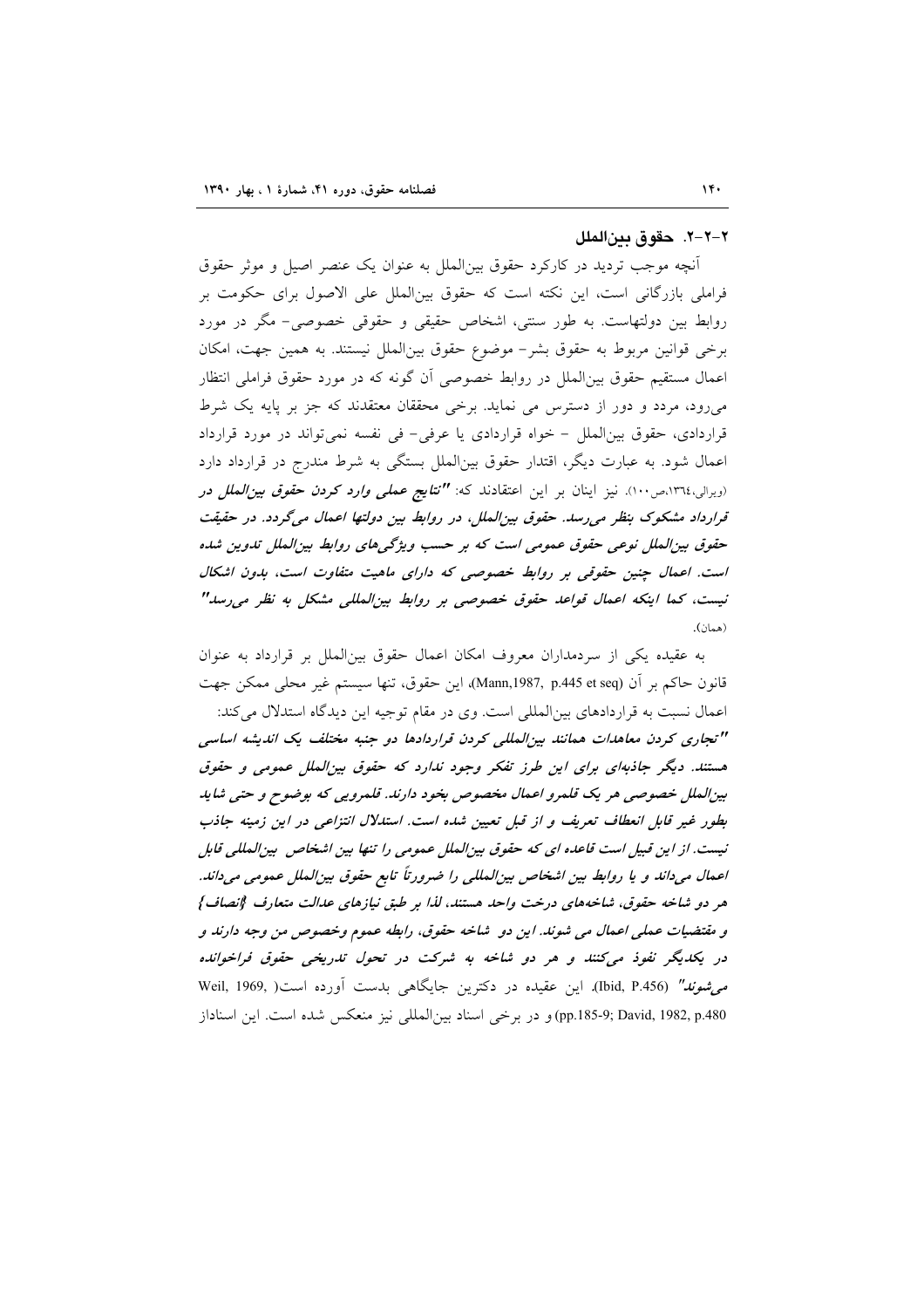جمله عبارتند از ماده ٤٢ كنوانسيون واشنگتن و ماده ٥ بيانيه حل و فصل دعاوى ايران و امر ىكا.

میدانیم که هر دو سند ناظر به قراردادهای دولتی است. بنابراین، اگر بتوان حقوق بین|لملل را یکی از عناصر حقوق فراملی بازرگانی دانست، باید اعتراف کرد که این عنصر عمدتا به حوزهای خاص از قراردادهای بازرگانی بینالمللی یعنی قراردادهایی که یکطرف آن دولت است، محدود میشود. رویه داوری بین|لمللی نیز مؤید این امر است. رأی تگزاکو( :Texaco 53ILR,1979, p.443)، صريح ترين رأي در اين زمينه است.

یک بررسی تخصصی تر در آراء صادره از سوی دیوان دعاوی ایران و آمریکا و بسیاری دیگر از آراء نشان میدهد که از دعاوی مربوط به اخراج و برخی موضوعات دیگر حوزه حقوق بینالملل عمومی، مانند اختلافات مربوط به تفسیر بیانیه که بگذریم، عمده ترین حوزه اعمال حقوق بین|لملل عمومی دعاوی مربوط به سلب مالکیت و غرامت و خلاصه دعاوی مربوط به مسئولیت دولت بوده است(XIII Yearbook, 1988, pp.292-3). این دسته از دعاوی از حوزههای سنتی اعمال حقوق بین الملل عمومی است و قواعد عرفی قابل توجه در حقوق بین الملل در این باره شکل گرفته است.

## ۳– میزان اعتبار حقوق فراملی بازرگانی

این مقاله بدون بحث از میزان اعتبار و مقبولیت حقوق فراملی بازرگانی در سطح بین المللی (یعنی در پیمانها و دیگر اسناد بینالمللی و رویه مراجع داوری) و در سطح ملی یعنی در قوانین و رویه قضایی نظامهای حقوق ملی از جمله نظام حقوقی ایران کامل نیست و دیدی جامع از موضوع بدست نمیدهد. به همین جهت بخش سوم این مقاله به بررسی میزان اعتبار عملی این نظریه در سطح ملی و بینالمللی و نیز در حقوق اسلام به دلیل نوعی سنخیت ساختاری در هر دو سیستم هنجاری که به ناگزیر باید در کنار نظامهای حقوق موضوعه به معنای مصطلح هم زیستی نمایند، اختصاص یافته بود. ولی، این بحث، با توجه به مقررات شکلی حاکم بر حجم مقالات قابل چاپ در مجلات پژوهشی از این مقاله حذف و به مقاله مستقل دیگر واگذار شد.

#### ۴– نقد نظریه حقوق فراملی بازرگانی

در مقابل طرفداران وجود حقوق فراملی و لزوم اعمال أن، نویسندگانی نیز در مقام نفی یا انتقاد از آن بر آمدهاند( ,Baxter,1990, p.289; Weil,1969, p.184; Stoecker, 1990)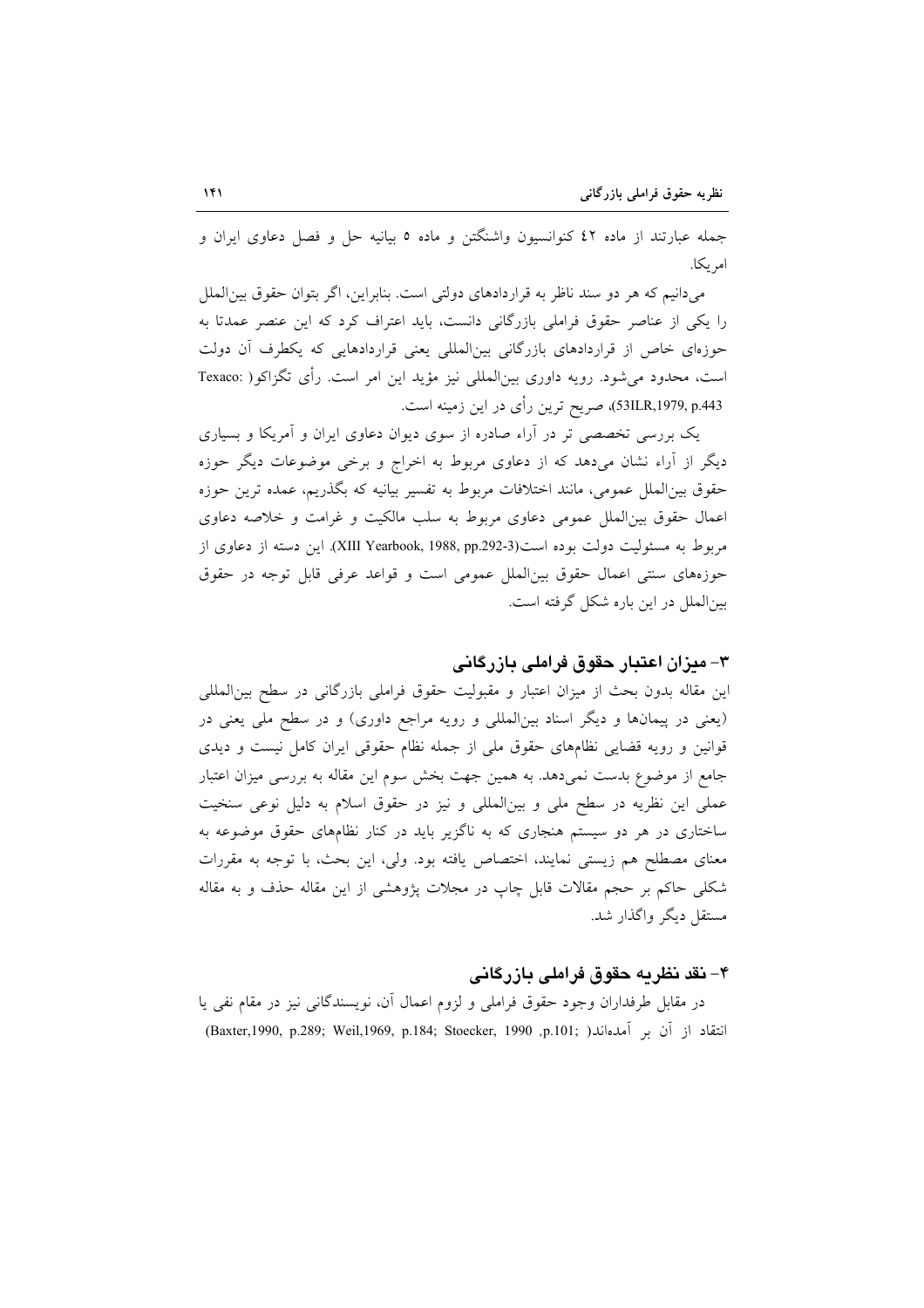Luzzatto,1977, p.24). نگارنده برای این که بی طرفانه قلم زده باشد، انتقادات و راه حلهای منتقدان را هم در زیر بیان کرده است:

## ۱–۴. انتقادات مطروحه پیرامون حقوق فراملی

۱–۱–۴. نقص، کمبود و ابهام منابع

نویسندگان و پژوهشگران نوعاً به نقص و کامل نبودن ساختار حقوق فراملی بازرگانی از يک سو (Mustill,1987, p. 151; Lagarde,1982, p. 130) و كعبود منابع و كلي بودن و به تبع ابهام و اجمال آن از سوی دیگر انتقاد کردهاند. قاضی ماستیل در پژوهش خود اصول کلی حقوقی شناخته شده در سراسر جهان را اندک و محتوای آنها را کلی تر از آن دانسته که عملاً چندان مفيد فايده باشد(Mustill, ibid.,p.174-177). برخي از محققان اين ابهام را تا بدان حد دانستهاند که اصلاً در اینکه هیچ مجموعه قوانینی تحت عنوان حقوق فراملی بازرگانی مندرج باشد، تردید کردند. توپ با اتکا بر پژوهش قاضی ماستیل مینویسد وی با مرور بر اصولی که ادعا می شود بخشی از حقوق فراملی بازرگانی را تشکیل میدهند، توانست تنها بیست قاعده را بدست آورد. هفت قاعده از این قواعد بی نهایت انتزاعی و کلی است.از این جمله اصولی مانند اوفوا بالعقود، تغییر اوضاع و احوال، سوء استفاده از حق و اجرای با حسن نیت و.... سيزده قاعده باقيمانده كه بنحوى دقيق تر هستند ماننده قاعده پيش بيني و قاعده الزام متضرر به کاستن از میزان ضرر، تقریباً حاصل نسبتاً اندک چیزی در حدود ۲۵ سال داوری بین|لمللی است. او از این تحقیق نتیجه گرفته است که برای متخصصان حقوق تجارت بینالملل بسیار مشكل است كه منابعي را براي حقوق فراملي بازرگاني فرضي پيدا كنند(Toope, 1990, p.95).

لندو گرچه این نقص را چنین بزرگ نیافته، ولی به وجوداًن اعتراف کرده است. او می گوید وقتی طرفین از داور می خواهند که حقوق فراملی را اجرا کند، باید مزایا و عیوب آن هر دو را در نظر داشته باشند. یکی از این عیوب، کمیابی منابعی است که داور می تواند تصمیم خود را بر آن مبتنی سازد. نیز داور نمی تواند تحقیقات وسیع جهت تعیین جوهر مشترک بسیاری از نظامهای حقوقی انجام دهد و لذا اغلب باید از ذوق سلیم خود استفاده کند( ,Lando, 1987  $(p.110)$ 

#### ٢-١-۴. عدم وضيع به وسيله يک قوه حاکمه

یکی دیگر از مهم ترین انتقادات مطروحه آن است که چون قواعد حقوق فراملی قواعدی نیست که یک قوه حاکمه اَن را وضع کرده باشد، لذا حقوق فراملی یک سیستم حقوق ماهوی مؤثر را بوجود نیاورده، نمیتواند یک نظام حقوقی نام گیرد(Stoecker , 1990, p.118). وضع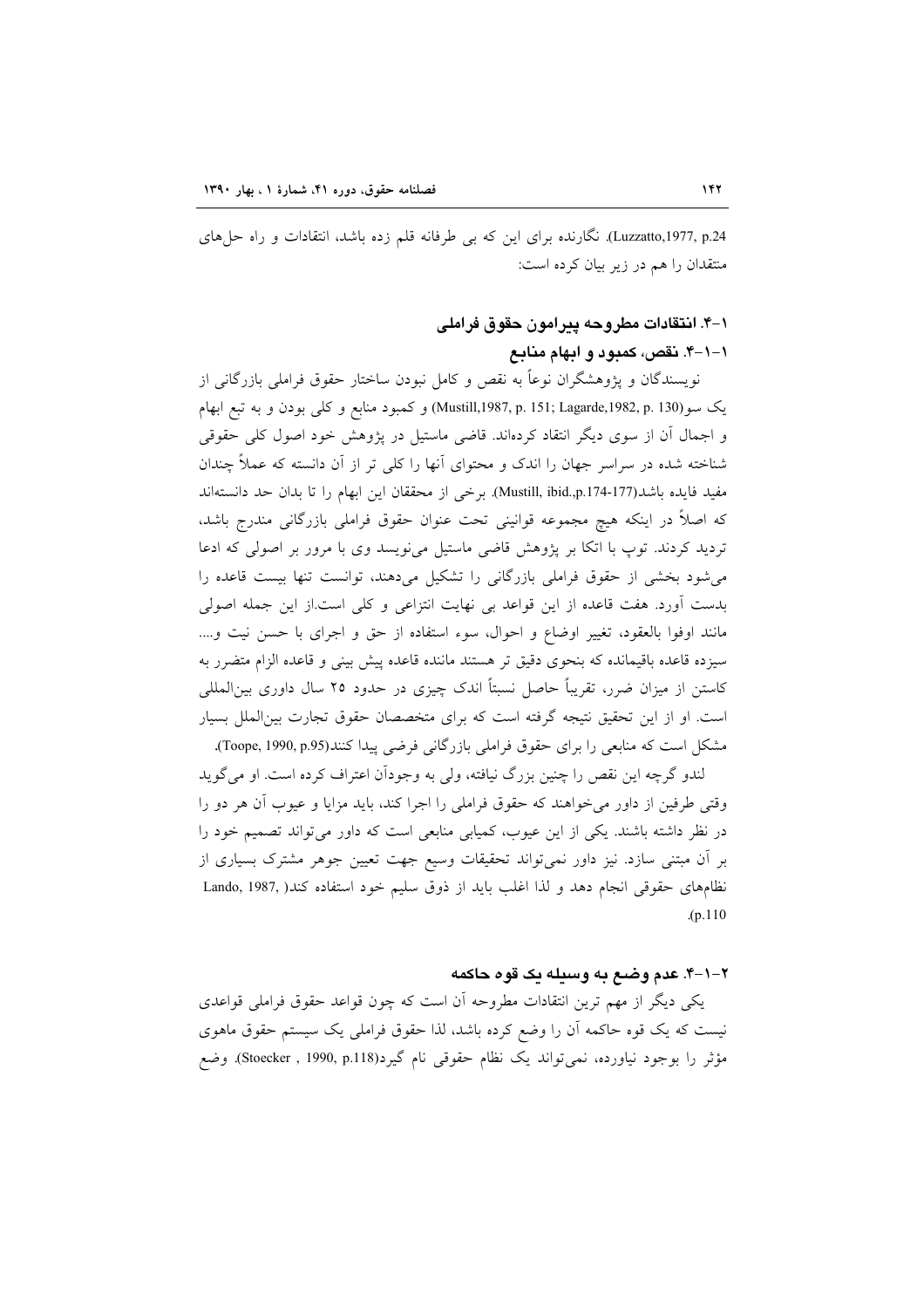نشدن به وسیله قوه حاکمه (دولت در سطح ملی و دولتها در سطح بینالملل) خود به خود منشا نارسايي مهم ديگر يعني الزام أور نبودن و فقدان ضمانت اجرا خواهد شد( Berger, 1999, p. 40 et seq). پاسخ داده شده است كه اين طرز تلقى شكل گرا و تشريفاتى به اين واقعيت توجه ندارد که از یک سو جامعه تجار ضمانت اجراهای خاص خود مانند اخراج ازانجمنهای مربوط را تحمیل میکند(Ibid., p. 29) واز سوی، دیگر تجارت بین|لملل از بسیاری جهات به طریقی اداره می شود که حقوقهای ملی بدان التفات ندارند. همانطور که بازرگانان قدیمی سیستم های قضایی (دادگاههای تجاری) مخصوص به خود را به وجود آوردند، امروز نیز تجار برای برآورده کردن نیازهای خود در مورد اختلافات متوسل به داوری شدهاند. آنان حق دارند که انتظار داشته باشند مشکلاتشان بدون محدودیتهای نظامهای حقوق ملی که مناسب بازرگانی بین المللی و داوری نیست، حل شود(Stoecker, 1990, p.118).

اگر به راستی در عمل، این پاسخها موثر افتاده و حقوق بازرگانی فراملی تکامل یافته و در حد یک نظام سوم حقوقی به نحو تاثیر گذار خود را مطرح سازد باید این امر را سرآغازی بر قدرتمندی بیشتر مکاتب تحققی اجتماعی و کاستن از تفوق مکاتب تحققی حقوقی دانست که تکوین و تکامل نظامهای حقوقی را به اراده دولت پیوند زده اند.

#### ۳–۱–۴. محدود بودن رویه داوری مستند به حقوق فراملی

یکی دیگر از انتقادات مطرح شده، عبارت از کمی تعداد آرایی است که در آنها صریحاً به حقوق فراملی بازرگانی استناد شده است و نیز اقناع کننده نبودن أنها. به عنوان مثال، منتقدان، علت ابرام رأی نرسلر بوسیله دیوانعالی اتریش را استناد هیئت داوری به اصل حسن نیت، به عنوان یکی از اصول راهنمای حقوق فراملی بازرگانی دانستهاند، اصلی که بسختی قابل اعتراض و بحث است. آنان میگویند معلوم نیست که اگر دادگاه داوری احتیاط کمتری در کیفیت اعمال حقوق فراملی میکرد باز دیوانعالی اتریش همین نظر را میداد( ,1990 , Toope pp.91-92). اینان تائید رأی داوری صادره علیه شرکت ملی نفت رأس الخیمه را نیز متقاعد کننده نمیدانند زیرا دادگاه استیناف خود توجه داده که انتخاب قانون بوسیله دادگاه داوری جنبه فرعی داشته و دعوی عملاً بر اساس واقعیات موجود در پرونده تعیین تکلیف شده است. بدین ترتیب، انتخاب قانون قابل اعمال با توجه به اوضاع واحوال حاکم بر قضیه از اهمیت بسیار کم برخوردار بوده است (Ibid, p.92). تحقیقات اخیر نیز تعداد آرای داوری مستند به حقوق بازرگانی فراملی را به ویژه به طور انحصاری محدود و عمدتا صادره از مرکز داوری اتاق بازرگانی بین|لمللی نشان می دهد (Dasser,2008).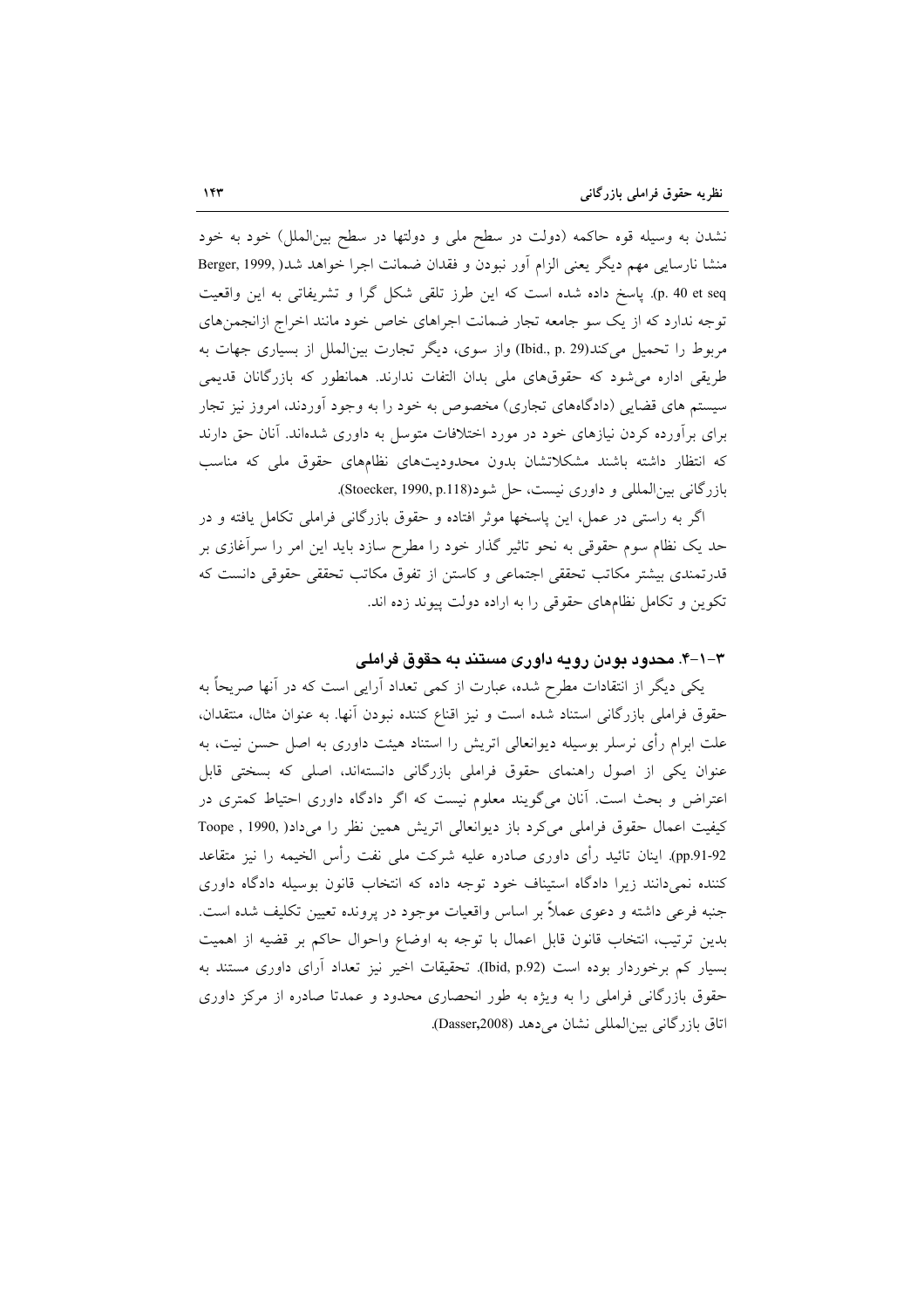۴–۱–۴.عدم تأمین مصالح کشورهای جهان سوم

برخی دیگر از انتقادات، رنگ سیاسی به خود میگیرد. مثلاً به نظر بعضی نویسندگان، حقوق باصطلاح فراملی بازرگانی عمدتاً کوششی است در این جهت که به منافع و مصالح شرکتهای غربی به عنوان "قانون" مشروعیت بخشد(Ibid, p.96). توپ به نقل از یک حقوقدان برزیلی بیان می<ارد: **"** *داوری تجاری بیزالمللی به عنوان سلاح مؤثری جهت پیدایش* حقوق بازرگانی فراملی جدید تلقی می شود... داوری، به عنوان یک عامل فعال در جهت غیر محلی کردن (یا بین|لمللی کردن) قرارداد، دعوی را از حوزه تصمیم دادگاههای محلی که قوانین محلی را اعمال می کنند خارج کرده و به حوزهای انتقال میدهد که قواعد بوسیله مصالح و منافع عمده تجاری بین المللی ایجاد می شود، پروسه ای که کشورهای جهان سوم ازآن حذف شده و در ایجاد آن نقشب ندارند "(Toope 1990, p.96) .

#### ٢-۴. راه حل حايگزين

برخی از نویسندگان به رد و نقض حقوق فراملی اکتفاء نکرده و برای پاسخگویی به نیازهای تجارت بین|لملل در مقام ارائه راه حل برأمدهاند. بکستر را باید از این جمله دانست. او طي سه مقاله متوالي (, Baxter,1985 , p.538 et seq.; Baxter,1987, P.92 et seq.; Baxter, 1990 p.288et seq)، سعی کرده است قانون مناسب برای حکومت بر دعاوی تجاری بین المللی را تشریح کند. بکستر مانند بسیاری از طرفداران حقوق فراملی روش سنتی برخورد با این دعاوی یعنی توسل به قواعد تعارض قوانین جهت انتخاب قانون مناسب برای حل دعاوی تجاری بينالمللي را اساساً ناقص، نارسا و نامناسب ميداند(Baxter,1987,p.112; Baxter, 1990, p.288). بکستر معتقد است تجارت بین|لمللی محتاج روشها و اهداف و معیارهای خاص خود جهت رفع اختلافات است . منتهى او در اينجا راه خود را از طرفداران حقوق فراملي جدا مى كند. او وجود حقوق فراملي را انكار كرده، قبول عام أن را امرى موهوم و خيالي مي داند ( ,Baxter 1990, p.289). در عوض پیشنهاد می کند که هر کشوری در قانون مقر خود مجموعهای از قواعد و اصول حقوقی را برای موضوعات تجارت بین|لمللی ایجاد کند. وی می|فزاید این بخش می تواند با تصمیمات قضایی، معاهدات بین(لمللی و رویههای تجارت بین(لمللی توسعه بايد (Ibid).

برخی دیگر از نویسندگان نیز پیشنهادی مشابه بکستر را عنوان کردهاند( Stoecker, 1990, pp.24-5). به اعتقاد آنان، مزیت عمل به این پیشنهاد که در برخی از کشورهای شرق اروپا عملی شده، این است که چنانچه طرفین یا دادرس یا داور قانون کشوری را برای حکومت برقرارداد یا ماهیت دعوی انتخاب کنند، مقررات تجارت بین|لمللی سیستم حقوقی أن کشور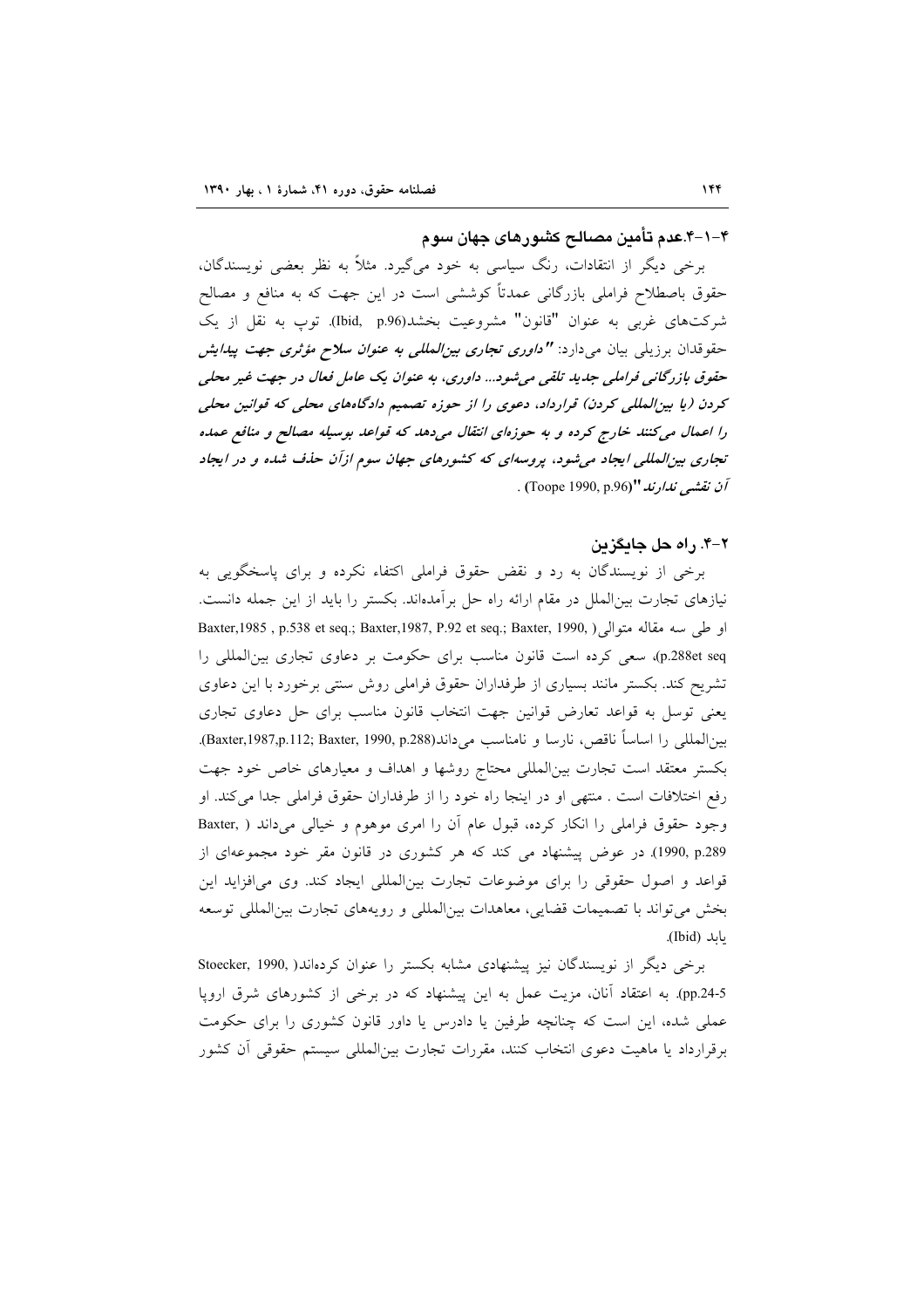اعمال می شود(298 & 298.pp) (Ibid, pp). مشكل این راه حل، اختلاف نظامهای مختلف حقوقی در بعد تجارت بین|لملل است؛ ولی بکستر معتقد است می توان هماهنگی لازم را بوسیله معاهدات و قواعد ناظر به رويهها و كاربردهاى شناخته شده مانند اينكوترمز يا مقررات متحدالشكل اعتبارات اسنادی و… بوجود اَورد(Ibid , p.290). افزون بر مشکل فوق، این دیدگاه از لحاظ نظري و عملي در معرض انتقادات ديگر است. انتخاب قانون بوسيله طرفين كه در فوق مطرح شد، اعتبار خود را از اصل حاکمیت اراده میگیرد و اصل مزبور از نظر طرفداران تئوری حقوق فراملی بازرگانی یک اصل کلی حقوقی و از نظر طرفداران تئوری تعارض قوانین، یکی از اصول کلی حل تعارض است. شاید همین امر استقلال تئوریک و تحلیلی این نظریه را تا حدي مخدوش سازد.

از سوی دیگر، کنوانسیونها و رویهها و کاربردهای شناخته شده، مانند اینکوترمز و مقررات متحدالشكل اعتبارات اسنادي از نظر طرفداران حقوقي فراملي از عناصر اصلي اين حقوق است و با وحدت محتوى، تفاوت نام تأثيري نخواهد داشت.انتقاد عملي أنكه، به فرض تحقق اين نظریه در کشورهای مختلف جهان یعنی تصویب مقررات مربوط به تجارت بینالملل در همه یا عمده نظامهای حقوقی، این امر چنان بطئی خواهد بود که نیازهای امروز بی پاسخ خواهند ماند و لذا چارهای از روش سنتی یعنی توسل به نظریه تعارض قوانین یا روش جدید یعنی توسل به نظریه حقوق فراملی نخواهد بود.

#### ۵– ارزمایی و استنتاج

در این مقاله تلاش شده است که به نحو اختصار نظریه حقوق فراملی بازرگانی را که نخستین بار در حدود هفتاد سال پیش به وسیله برتلد گلدمن پردازش و طرح شد از نظر اصل وجود، محتوى، عناصر و نيز انتقادات وارده مورد بررسي قرار دهد. با توجه به اينكه پس از گذشت هفتاد سال علی رغم برخی پیشرفتها هنوز در خصوص وجود و محتوای آن و به ویژه، قابلیت طرح اّن به عنوان یک نظام سوم حقوقی در کنار حقوق داخلی و بین|لمللی تردیدها و انتقاداتی مطرح است، نگارنده در مقام ارزیابی و استنتاج خطرات و موانع موجود بر سر راه تثبیت نظریه و ظهور چنین نظام سومی را که نیازمند نوعی شناسایی جهانی است، عمدتا در ملاحظات زير مي داند:

۱. نیاز به تکامل نسبی که یکپارچگی، قابلیت پیش بینی و شفافیت در حد معقول و نیز موثر بودن و ضمانت اجرا داشتن آن را تامین کند. این تکامل نسبی محتاج جمع آمدن عوامل متعدد است ولی بدون شک باید در زمان معقول یعنی زمانی که بتواند پاسخگوی نیازهای امروز باشد تحقق یابد والا چنان که خواهد اّمد راههای جایگزین و رقیب دست کم فرصت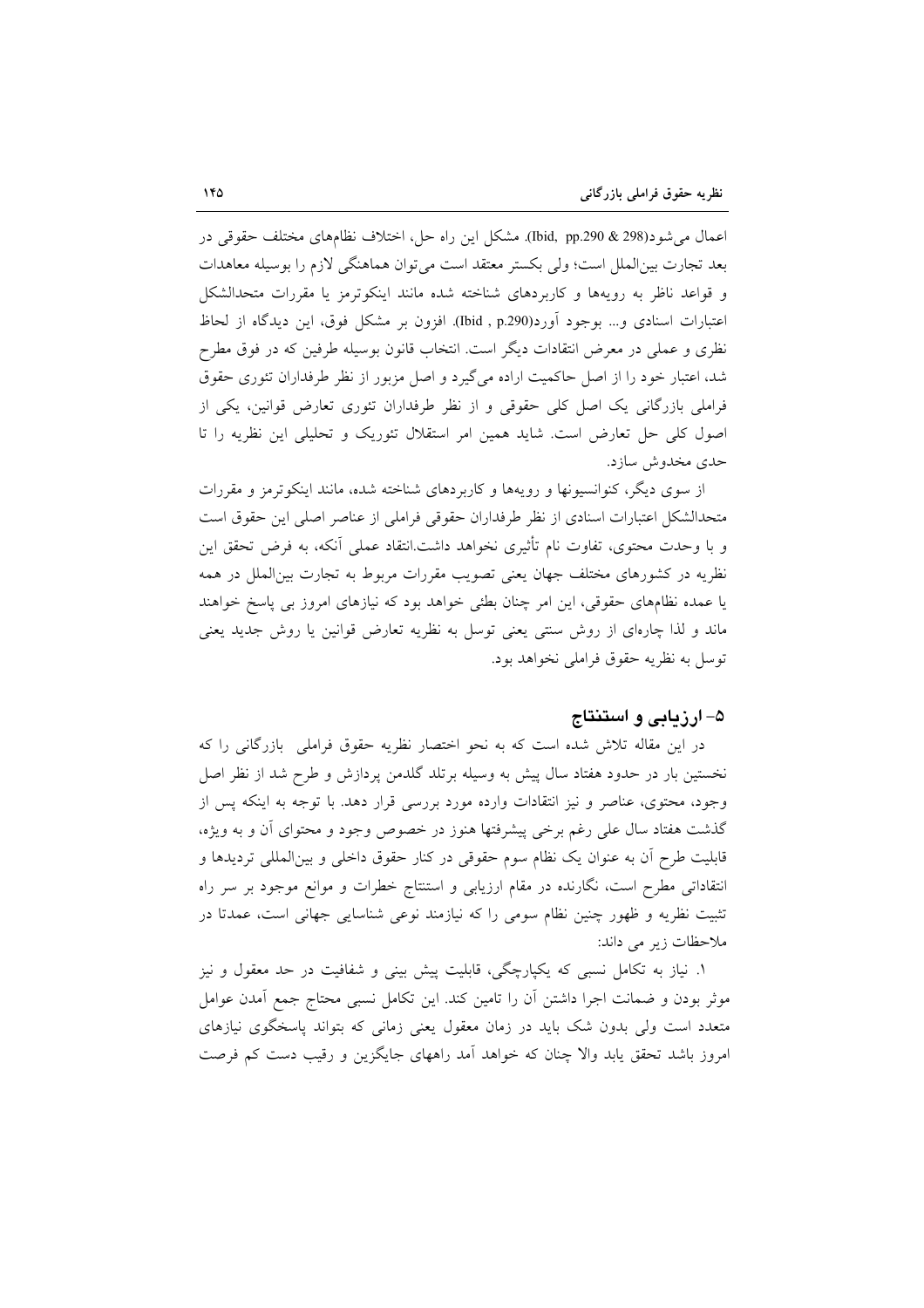تکامل مطلوب را سلب کرده و مانع از ظهور آن به عنوان یک نظام حقوقی تمام عیار خواهند شد. چنانکه هم اکنون نیز سخن از این است که حقوق فراملی بازرگانی بیشتر یک روش یافتن قاعده مناسب است تا یک نظام سوم حقوقی.

۲. چنانکه اشاره رفت شیوههای جایگزین در راه هستند و در مقام رقابت. اگر حقوق فراملی بازرگانی نتواند به نحو نسبتاً کامل تر و کار آمدتر نیازهای امروز راپاسخ گوید بعید نیست که حقوق دولتی که در یکی دو قرن گذشته سیستمهای هنجاری رقیب را کنار زد با توجه به نیروی بیشتر در تولید قواعد و هنجارها، در سطح ملی و بین|لمللی ً به نحو موثرتر عمل کند. سازمان تجارت جهانی و دیگر سازمانهای مشابه کارآیی قابل ملاحظه در این راستا از خود نشان دادهاند. سرعت و سهولت تولید مقررات ناشی از اراده دولتها در سطح ملی و بین المللی به ویژه از طریق سازمانهای بین المللی ممکن است حقوق فراملی بازرگانی در حال شکل گیری را از متن حوزه تجارت بین|لملل به حاشیه براند و نقش آن را محدود به پر کردن برخی خلاها در موارد استثنایی سازد و امکان شکل گیری یک نظام سوم حقوقی را عقیم گذارد. هم اکنون نیز استناد به عرفهای بینالمللی مربوط به رابطه حقوقی مورد نزاع که همیشه در نظام های حقوق ملی دارای اعتبار است و نیز اصول حقوقی دست کم مورد قبول نظامهای مرتبط با دعوی بیشترین توفیق را در قابلیت استناد برای پر کردن خلا ها داشتهاند.

۳. با توجه به تردیدهای موجود در کشورهای کامن لا که شاید به دلیل نوعی آیین گرایی تاریخی از یک نظام حقوقی توقع انضباط بیشتر را دارند و نیز کشورهای جهان سوم که به دلیل بدبینی سیاسی و احتمال نادیده گرفته شدن منافع خود توقع اعتدال بیشتر را دارند و به همین جهت چندان روی خوش به این پدیده حقوقی نشان نمیدهند، در مقام استخراج و تدوین اصول و عرف ها باید بیشترین درجه مشارکت دادن نظامهای حقوقی جهت مدخلیت دادن ارزشها و هنجارهای این کشورها و به تبع اطمینان از حصول آن انضباط و این اعتدال به عمل أيد. به واسطه مواجهه با همين مشكلات است كه حتى طرفداران جدى حقوق فراملي بازرگانی که این حقوق را دست کم در اروپا یک واقعیت میدانند- واقعیتی که داوران اَن را اعمال می کنند و دادگاههایی که با چنین آرایی مواجه شدهاند، اعمال آن را پذیرفتهاند( ,Lando 1987, p.104)- ولي در عين حال، به دادگاههاي داوري توصيه مي كنند كه راسا به حقوق فراملی بازرگانی استناد نکنند. زیرا مبتنی کردن رای بر حقوقی که مشروعیت آن ممکن است نزد بسیاری از دادگاههای ملی روشن نباشد، غیر محتاطانه و خلاف واقع بینی است( & Craig Park & Paulsson, 1990, p. 300). شايد از آن زمان كمي فضاى پيرامون اين پديده حقوقي جهت رشد و نمو آن معتدل تر و ملایم تر شده باشد، ولی هنوز نه تنها در کشورهای جهان سوم، بلکه در انگلستان و امریکا هم این تردیدها زدوده نشده است.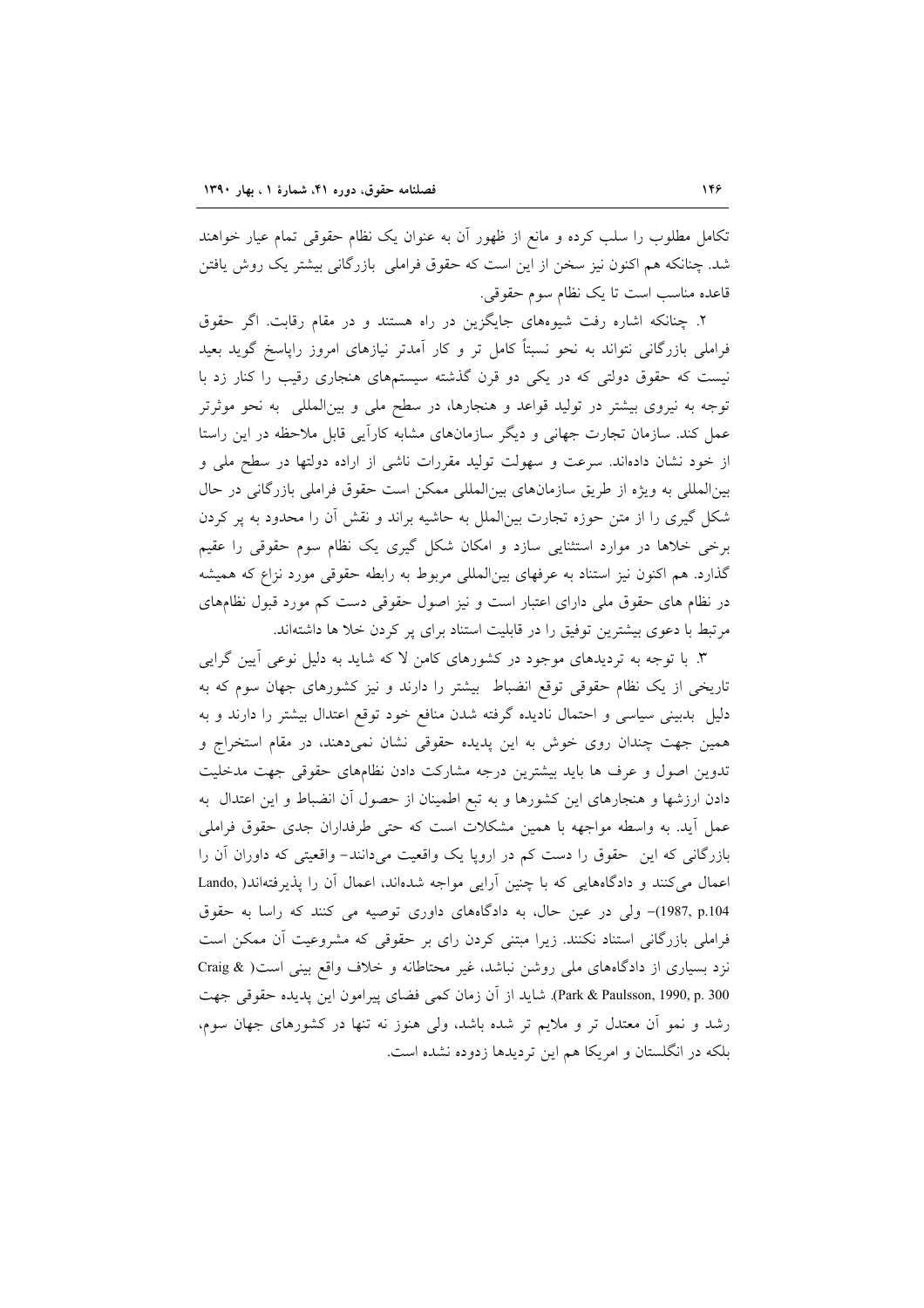# منابع و مآخذ

#### الف- فارسي

ب- خارجے

- ۱. اخلاقی، بهروز(۱۳٦۹)، **"اسناد نجاری در قلمرو حقوق تجارت بینالملل"**، مجله حقوقی دفتر خدمات حقوقی بین المللی، شماره دوازدهم.
	- ۲. الماسی، نجاد علی (۱۳۷۰)، **تعارض قوانین**، مرکز نشر دانشگاهی، چاپ دوم.
- ۳. جنیدی، لعیا(۱۳۸۸)،"حقوق قابل اعمال بر تعهدات قراردادی با تاکید بر ماده ۹۳۸ قانون مدنی"، بر منهج عدل، انتشارات دانشگاه تهران.
- ٤. جنیدی، لعیـا ۱۳۷۸). **نقد و بررسی تطبیقی قانون داوری تجاری بین|لمللــی ۱۳۷**٦، انتـشارات دانــشکده حقــوق و علــوم سیاسی دانشگاه تهران.
	- ۵. جنیدی، لعیا (۱۳۷٦)، قانون حاکم در داوریهای تجاری بینالمللی، نشر دادگستر.
- ٦. لنـدو، اول(١٣٦٤)، «حقوق بازرگاني فراملي در داوري تجاري بين|لمللي»، ترجمــه محـسن محبـي، مجلــه حقــوقي دفتـر خدمات، ش ٤.
- ٧. صفایی، سید حسین(١٣٧٢)، **" تعیین حقوق حاکم بر ماهیت دعوی در داوریهای بینالمللی"** نشریه دانـشکده حقــوق و علوم سیاسی دانشگاه تهران، ش. ۳۰.
	- ٨ طالقانی، محمد علی(١٣٧٣)٣٧٣. فرهنگ اصطلاحات حقوقی لاتین- فارسی، تهران، موسسه نشریلدا.
		- ٩. كاتوزيان،ناصر (١٣٦٨)، قواعد عمومي قراردادها، ج ٣، انتشارات بهنشر.
			- ۱۰. نصیری، مرتضی(۱۳٤٦)، اجرای آراء داوری خارجی، تهران.
		- ١١. نصيري، مرتضى(١٣٥٢)، حقوق تجارت بين الملل، تهران، چاپ پيكان.
- ۱۲. ویرالی، میشل(۱۳٦٤)، «**تفکری بر تئوری حقوق فراملی**»، ترجمه ناصر صبح خیز، مجله حقـوقی دفتـر خـدمات، شــماره سوم.
- 1-Abderrahmane, D.B.(1993), "New Algerian Legislation international Arbitration",<br>Middle East Executive Reports, V.16, No. 12.<br>2-Baxter, Ian F.(1990), "International Business Disputes" 39 International and Comparative
- Law Ouarterly
- 3-Baxter, Ian F.(1987)," International Business and Choice of Law", 36 International and Comparative Law Quarterly.
- 4-Baxter, Ian F.(1985),"International Conflict of Laws and International Business", 34 International and Comparative Law Ouarterly.
- 
- 
- 
- 
- International and Comparative Law Quarterly.<br>
5-Berger, P.K. (1999), The Creeping Codification of the Lex Mercatoria, Kluwer.<br>
6-Berger, P.K. (2002), "Lex Mercatoria Online: The Central Transnational Law<br>
Database at www.t Paris
- 
- 
- Paris.<br>
10- Broches, A. (1990), "Commentary on UNCITRAL Model Law", International<br>
Handbook on Commercial Arbitration, Supplement 11.<br>
1-Carig, W. L., W. Park & J. Paulsson, (1990), International Chamber of Commerce<br>
Arbit
- 
- 
-